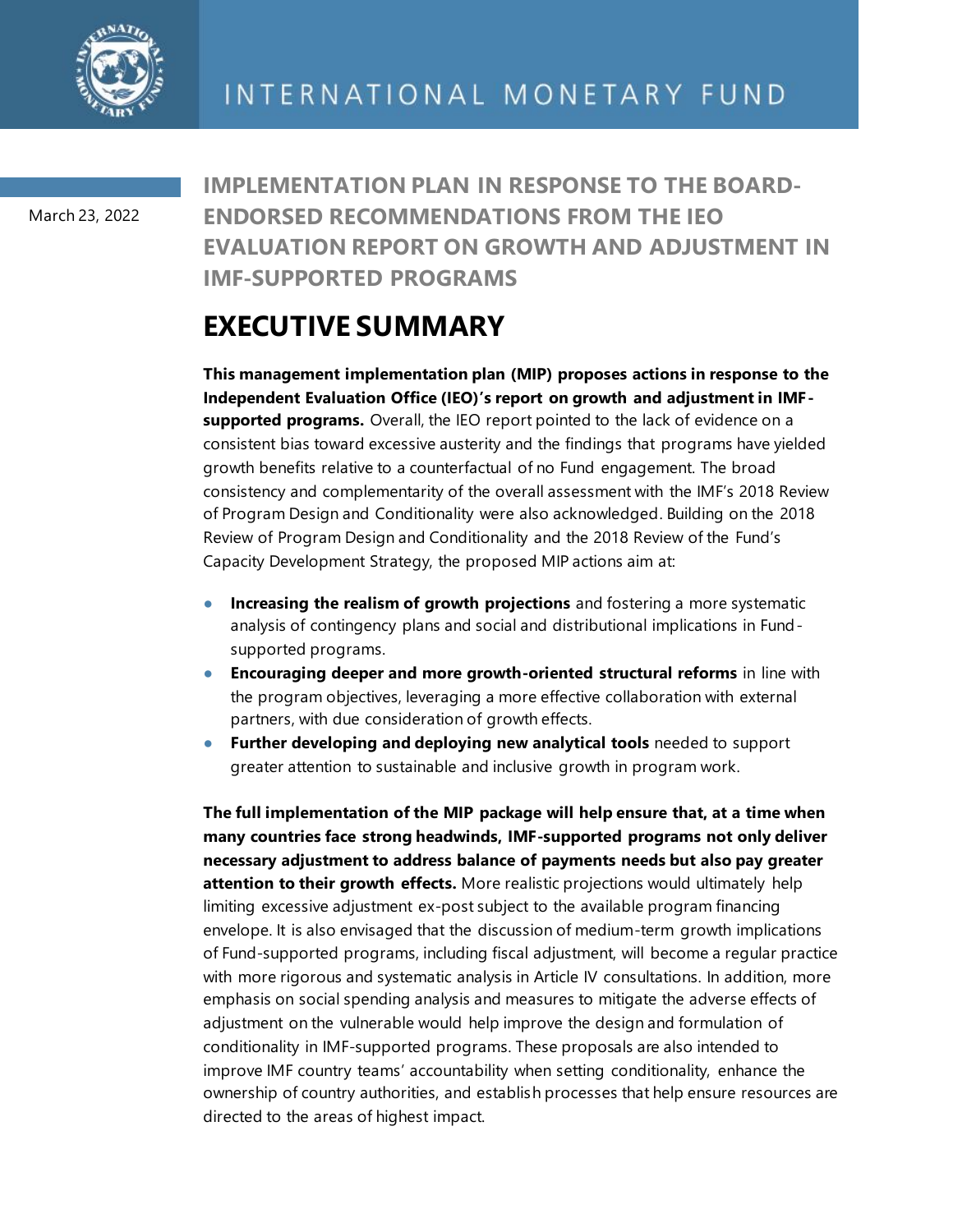**While the policy-related deliverables are already incorporated into current departmental work plans and budgets, the operational implementation of these recommendations may require mobilizing additional resources**. Staff has already a work program underway that addresses some of the IEO recommendations, and additional MIP actions are being proposed for further reinforcement. While most of these actions will be implemented by the end of FY23, a few will take longer to implement reflecting existing commitments. The near -term implementation of the proposed MIP will need to be mostly managed within existing budgetary envelopes but, in light of competing work priorities, some trade-offs may be unavoidable if additional resources are not available. Medium-term resource needs have not yet been identified for actions going beyond FY23, though many of these actions are part of previous commitments. It should also be noted that the actions under this MIP are likely to increase pressure on current word limits in program documents.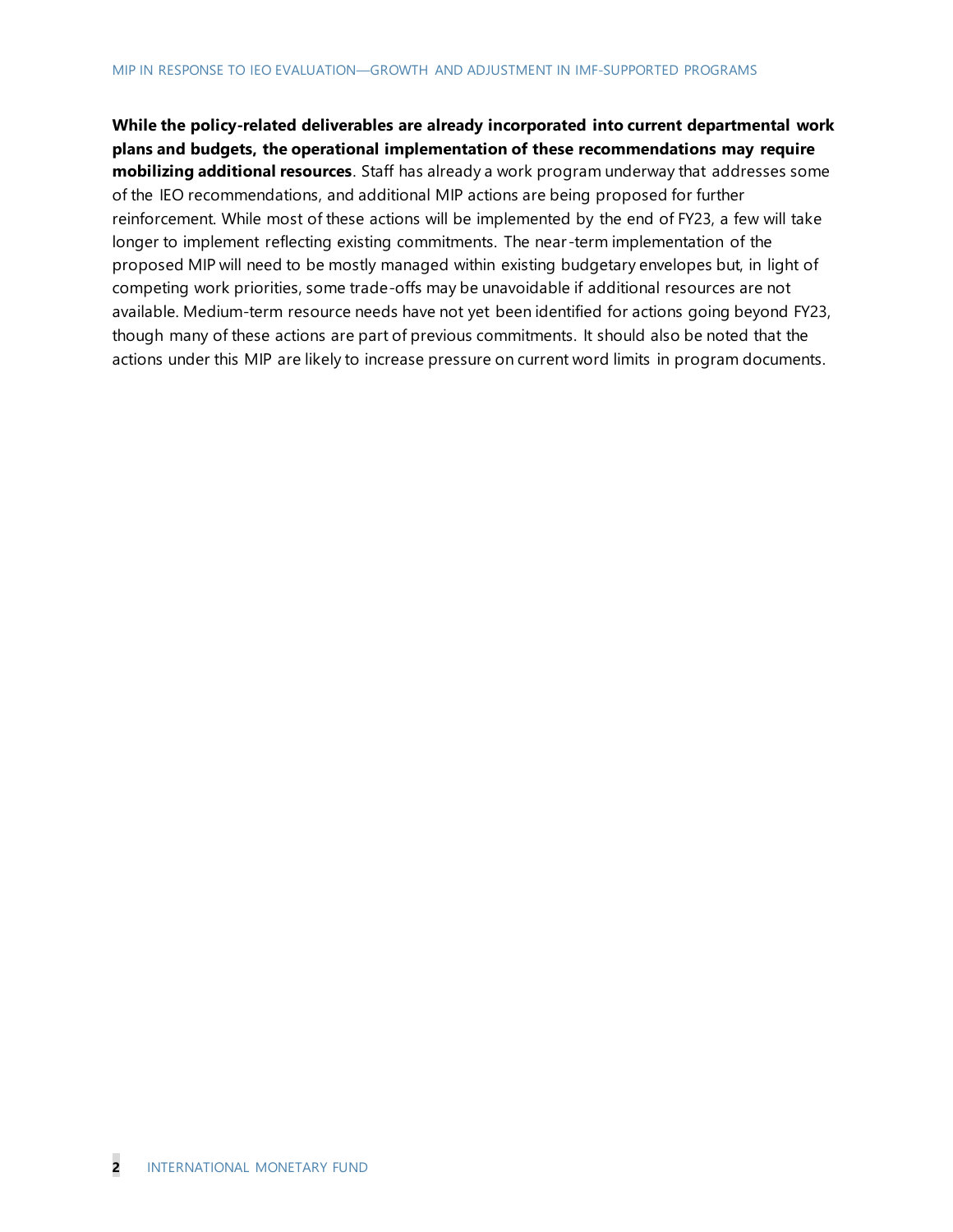## Approved By **Kenneth Kang (SPR) and Uma Ramakrishnan (SPR)**

Prepared by a staff team of the Strategy, Policy, and Review Department, led by Marialuz Moreno Badia, coordinated by Heiko Hesse, and consisting of Chiara Castrovillari, Jung Kim, Liam O'Sullivan, and Martha Woldemichael, under overall guidance from Natalia Tamirisa and in collaboration with an interdepartmental working group comprising AFR, APD, EUR, MCD, WHD, COM, FAD, FIN, ICD, LEG, MCM, RES, and STA. Further guidance was provided by Bikas Joshi, Kenneth Kang, and Uma Ramakrishnan. Merceditas San Pedro-Pribram and Phyo Zin provided administrative support.

## **CONTENTS**

| <u>INTRODUCTION 4</u>                                        |  |
|--------------------------------------------------------------|--|
|                                                              |  |
| THE MANAGEMENT IMPLEMENTATION PLAN MELTICOLOGIC MANAGEMENT 6 |  |
|                                                              |  |
| <b>BOXES</b>                                                 |  |

### **BOXES**

| 1. The IEO Recommendations               |  |
|------------------------------------------|--|
| 2. Ongoing Fund Work on Recommendation 1 |  |

### **ANNEXES**

| I. IEO Evaluation on Growth and Adjustment in IMF-Supported Programs: Recommendations,      |    |
|---------------------------------------------------------------------------------------------|----|
| Board Responses, and Proposed Follow-up                                                     | 18 |
| II. Analytical Tools for Assessing Economic Growth, Income Distribution, and Social Impact_ |    |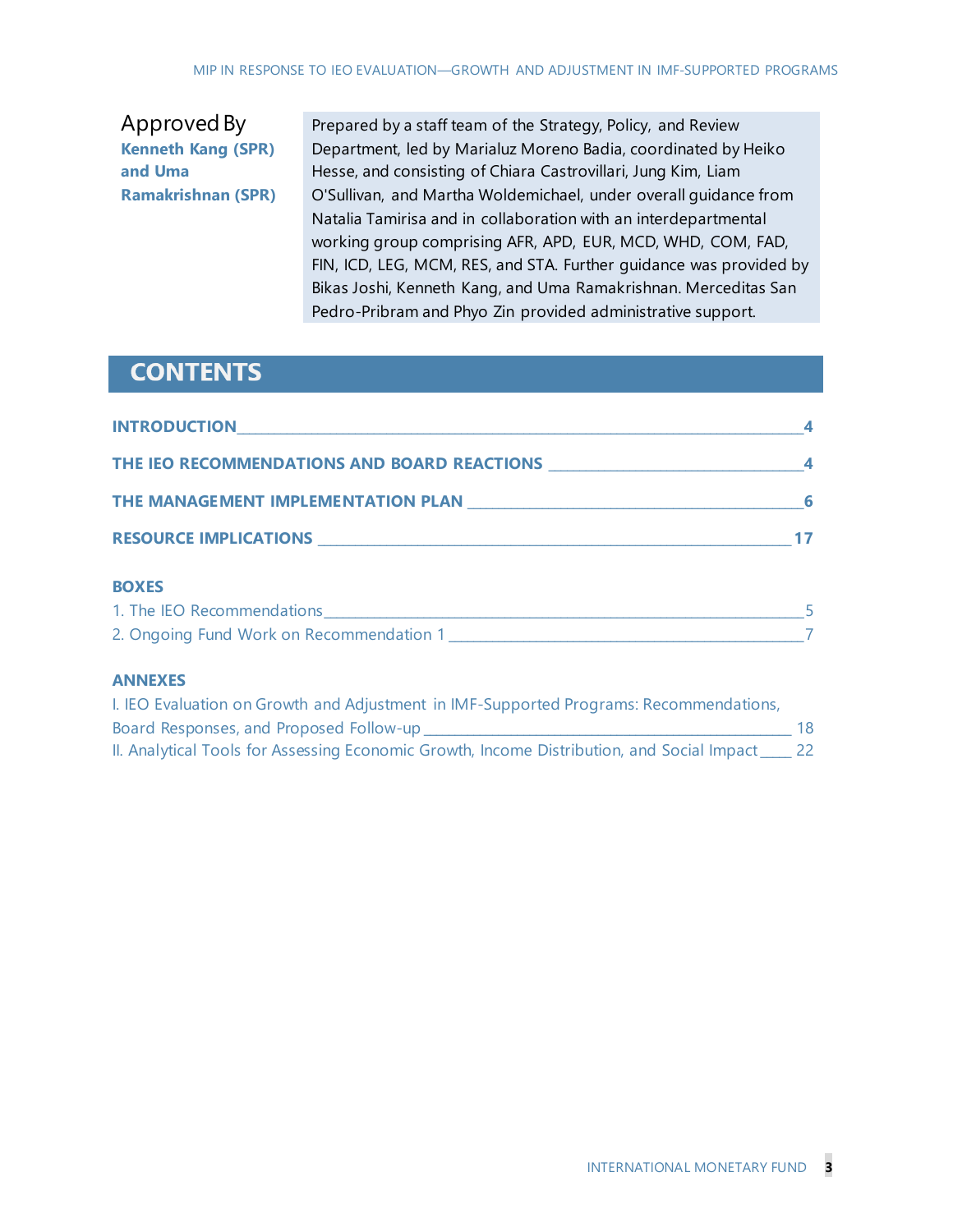# **INTRODUCTION**

**1. The Executive Board and Management broadly welcomed the thrust of the findings and recommendations of the Internal Evaluations Office (IEO) evaluation on growth and adjustment in IMF-supported programs.** Directors noted that the IEO evaluation comes at an opportune time, as many member countries are seeking Fund support to close external gaps exacerbated by the pandemic, while building sustainable growth. Directors acknowledged the broad consistency and complementarity of the overall assessment with the IMF's 2018 [Review of Program](https://www.imf.org/en/Publications/Policy-Papers/Issues/2019/05/20/2018-Review-of-Program-Design-and-Conditionality-46910#:~:text=The%202018%20Review%20of%20Program,September%202011%20and%20end%2D2017.)  [Design and Conditionality](https://www.imf.org/en/Publications/Policy-Papers/Issues/2019/05/20/2018-Review-of-Program-Design-and-Conditionality-46910#:~:text=The%202018%20Review%20of%20Program,September%202011%20and%20end%2D2017.) (RoC). They also welcomed the lack of evidence on a consistent bias toward excessive austerity and the findings that programs have yielded growth benefits relative to a counterfactual of no Fund engagement. At the same time, Directors gave broad support to the IEO recommendations on the growth implications of IMF-supported programs, structural reforms, capacity development (CD), collaboration with external partners, and the role of analytical models.

**2. This paper presents the Management Implementation Plan (MIP) to take forward the Board-endorsed recommendations from the IEO evaluation, including specific actions, timing, and responsibility for implementation.** The proposed MIP actions aim at: (i) increasing the realism of growth projections and fostering a more systematic analysis of social and distributional implications in Fund-supported programs; (ii) encouraging deeper and more growth-oriented structural reforms in line with the program objectives, leveraging a more effective collaboration with external partners, with due consideration of growth effects; and (iii) further developing and deploying the tools needed to support greater attention to sustainable and inclusive growth in program work. Staff has already a work program underway that addresses some of the IEO recommendations, and additional actions are being proposed for further reinforcement. The full implementation of the MIP package will help ensure that, at a time when many countries face strong headwinds, IMF-supported programs not only deliver necessary adjustment to address balance of payments (BoP) needs but also pay greater attention to their growth effects.

# **THE IEO RECOMMENDATIONS AND BOARD REACTIONS**

**3. The IEO put forward three recommendations to further enhance program countries' capacity to sustain economic activity while undertaking needed adjustment and to improve growth prospects beyond the program** (Box 1). This section summarizes the Directors' reactions to the recommendations.

**4. Directors agreed that Fund-supported programs need greater attention to growth implications.** While reiterating that the core objective of Fund lending is to help members resolve their BoP problems, they agreed that the IMF's attention to growth implications in programs should be more thorough, systematic, realistic, and sensitive to social and distributional consequences. In that context, they concurred that fiscal multiplier assumptions should be carefully discussed but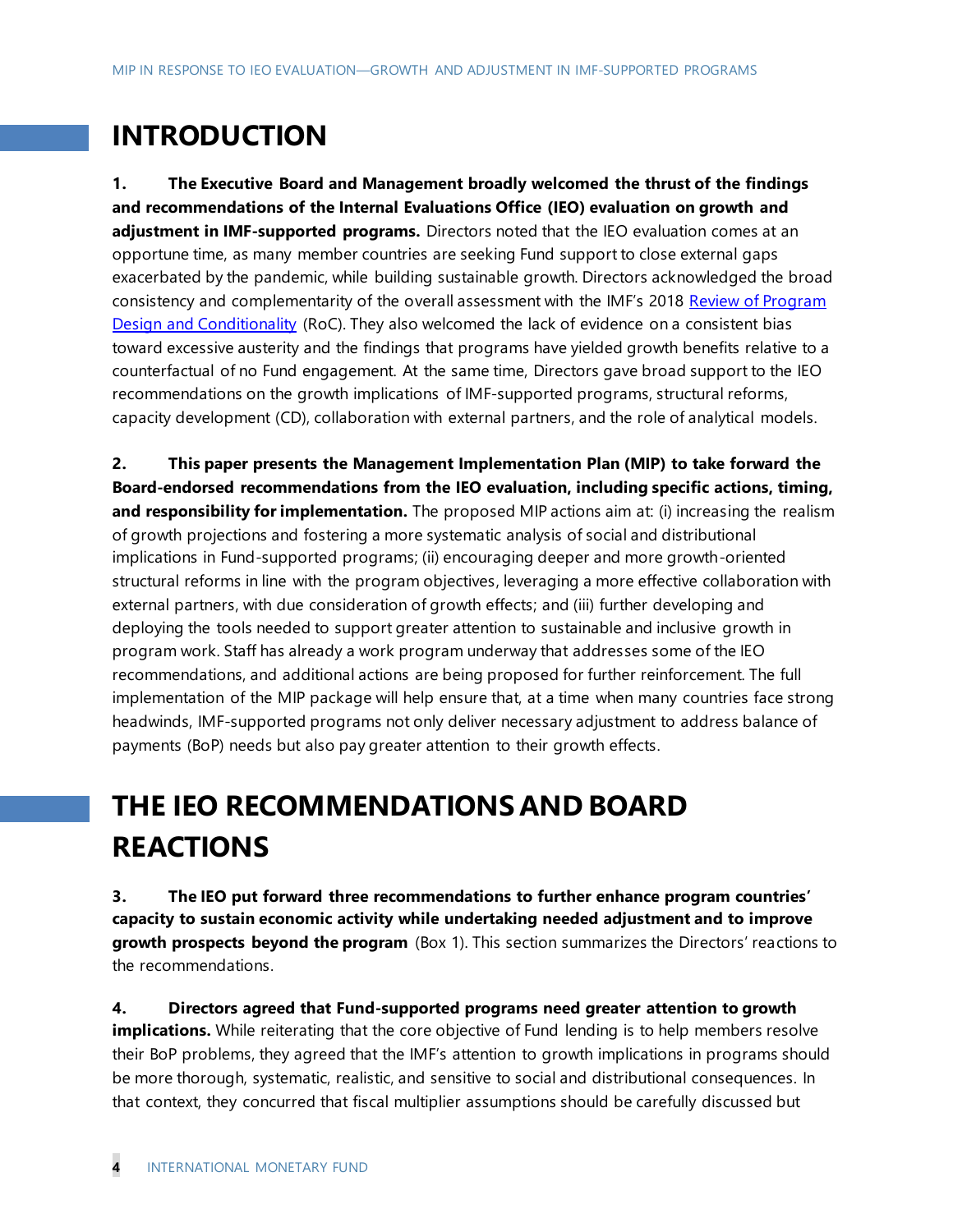called for a flexible application of tools as multipliers are often difficult to estimate and depend on country-specific circumstances. Directors also recommended paying more attention to contingencies for growth shortfalls, taking into account country specificities and the potential need for confidentiality to avoid adverse market reactions. In addition, the monitoring of key social and distributional aspects should be strengthened wherever possible.

### **5. Directors broadly concurred that the IMF should pay greater attention to supporting deep, more growth-oriented structural reforms, with more effective CD support and**

**collaboration with external partners.** Directors reiterated the need to keep structural conditionality parsimonious and prioritized in line with program objectives, and generally cautioned against veering too far out of core areas. Directors agreed on the need to assess how CD and surveillance could be better integrated with program design and implementation and looked forward to the conclusions of the ongoing IEO evaluation of Fund CD.

### **6. Directors recommended that the Fund continue to invest in building a toolkit of**

**models and monitors.** They concurred that such models can be applied as a basis for analyzing the adjustment-growth relationship and assessing growth-related developments in the program context. Directors also welcomed the set of already available models and encouraged staff to make use of them on a case-by-case basis and adapt them to better reflect country-specific circumstances.

### **Box 1. The IEO Recommendations**

**#1— Attention to growth implications of Fund-supported programs should become more thorough, systematic, realistic, and sensitive to social and distributional consequences.**

- **●** Board papers supporting General Resource Account (GRA) as well as Poverty Reduction and Growth Trust (PRGT) programs should clearly explain the program's growth implications both during the program and over the medium term.
- **●** In discussing the program's macroeconomic framework, particular attention should be paid to discussion of fiscal multiplier assumptions.
- **●** Program design should pay more consistent attention to contingencies for growth shortfalls, based on scenario analysis.
- **●** Subject to data availability, strengthened monitoring of key social and distributional metrics would help to measure progress.
- **•** Revisions to the 200[2 Guidelines on Conditionality \(GoC\)](https://www.imf.org/en/Publications/Policy-Papers/Issues/2016/12/31/Guidelines-on-Conditionality-PP167) (in the context of the next RoC) and the 2014 [Operational Guidance Note on Conditionality \(OGN\)](https://www.imf.org/en/Publications/Policy-Papers/Issues/2016/12/31/Revised-Operational-Guidance-to-IMF-Staff-on-the-2002-Conditionality-Guidelines-PP4889) should be considered to give further guidance on the role of Fund-supported programs in fostering favorable growth outcomes.

### **# 2— IMF-supported programs should pay greater attention to supporting deep, more growthoriented structural reforms, with more effective CD support and collaboration with partners—such as the World Bank—in areas outside the Fund's core mandate and expertise.**

- Structural conditionality should be parsimonious enough but also more focused on removing structural impediments critical to achieving sustained and inclusive growth.
- **●** The Fund should seek ways to strengthen collaboration with the World Bank and other relevant partners in design and implementation of structural reforms in shared and non-core areas.
- **●** The Fund should revisit how CD support is integrated with program design and implementation aimed at promoting deeper and more successful reform efforts in the program context.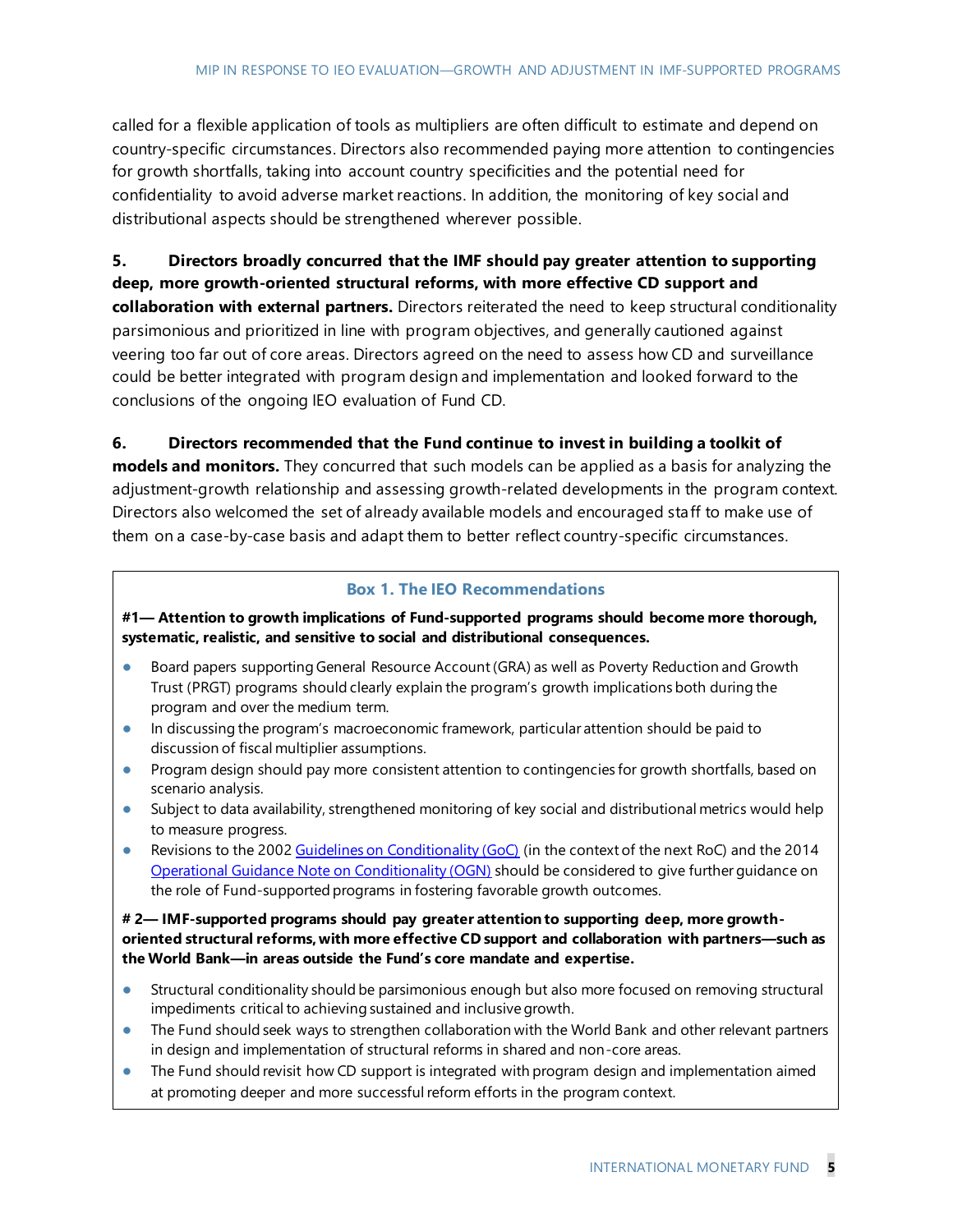#### **Box 1. The IEO Recommendations (concluded)**

**# 3—The Fund should continue to invest in building a toolkit of models and monitors that can be applied as a basis for analysis of the adjustment-growth relationship and assessing growth-related developments in the program context.** 

- **●** Functional departments should continue to take the lead in developing a suite of models suitable for analyzing the adjustment-growth relationship.
- **●** Country teams should be encouraged to apply the models now being developed to achieve greater realism in program projections, to explore trade-offs, and explain associated risks to authorities.
- **●** The Fund should increase efforts to keep track of whether structural reforms were sustained after the program concludes.
- **●** Further attention should be given to country desks' capacity to track developments in key distributional indicators, in close collaboration with the World Bank and other agencies.

## **THE MANAGEMENT IMPLEMENTATION PLAN**

**7. The MIP builds on the** *201[8 Review of Program Design and Conditionality](https://www.imf.org/en/Publications/Policy-Papers/Issues/2019/05/20/2018-Review-of-Program-Design-and-Conditionality-46910#:~:text=The%202018%20Review%20of%20Program,September%202011%20and%20end%2D2017.)* **(RoC)**  *(SM/19/72) and the 2018 Review of the Fund's [Capacity Development Strategy](https://www.imf.org/en/Publications/Policy-Papers/Issues/2018/11/20/2018-review-of-the-funds-capacity-development-strategy) (SM/18/232)*  **and proposes concrete steps to strengthen their implementation.** Besides discussing ongoing work, this section specifically reports on the initiatives taken since the completion of the IEO report and proposes a number of "SMART" (specific, measurable, attainable, relevant, and timebound) actions to address the Board-endorsed recommendations. While most of these actions will be implemented by the end of FY23, a few will take longer to implement reflecting existing commitments. It should also be noted that the actions under this MIP are likely to increase pressure on current word limits in program documents.

*Recommendation 1. Attention to growth implications of Fund-supported programs should become more thorough, systematic, realistic, and sensitive to social and distributional consequences.* 

**8. Work to develop realism tools, including in response to the [RoC](https://www.imf.org/en/Publications/Policy-Papers/Issues/2019/05/20/2018-Review-of-Program-Design-and-Conditionality-46910#:~:text=The%202018%20Review%20of%20Program,September%202011%20and%20end%2D2017.) findings, and to improve the availability of distributional data has been ongoing, while additional resources have been allocated to social spending analysis and CD** (Box 2). Ongoing work on realism tools includes the Sovereign Risk and Debt Sustainability Framework (SRDSF). 1 In addition, the Fund is engaged in a number of important data initiatives such as the Financial Access Survey as well as a methodological update of the System of National Accounts (SNA). The Fund is also implementing a *Strategy for Engagement on Social Spending*, as well as incorporating social spending into the Fund's analytical, surveillance, and program-related work and improving data availability to support policy analysis.

 $1$  See discussion under Recommendation 3 for more on realism tools.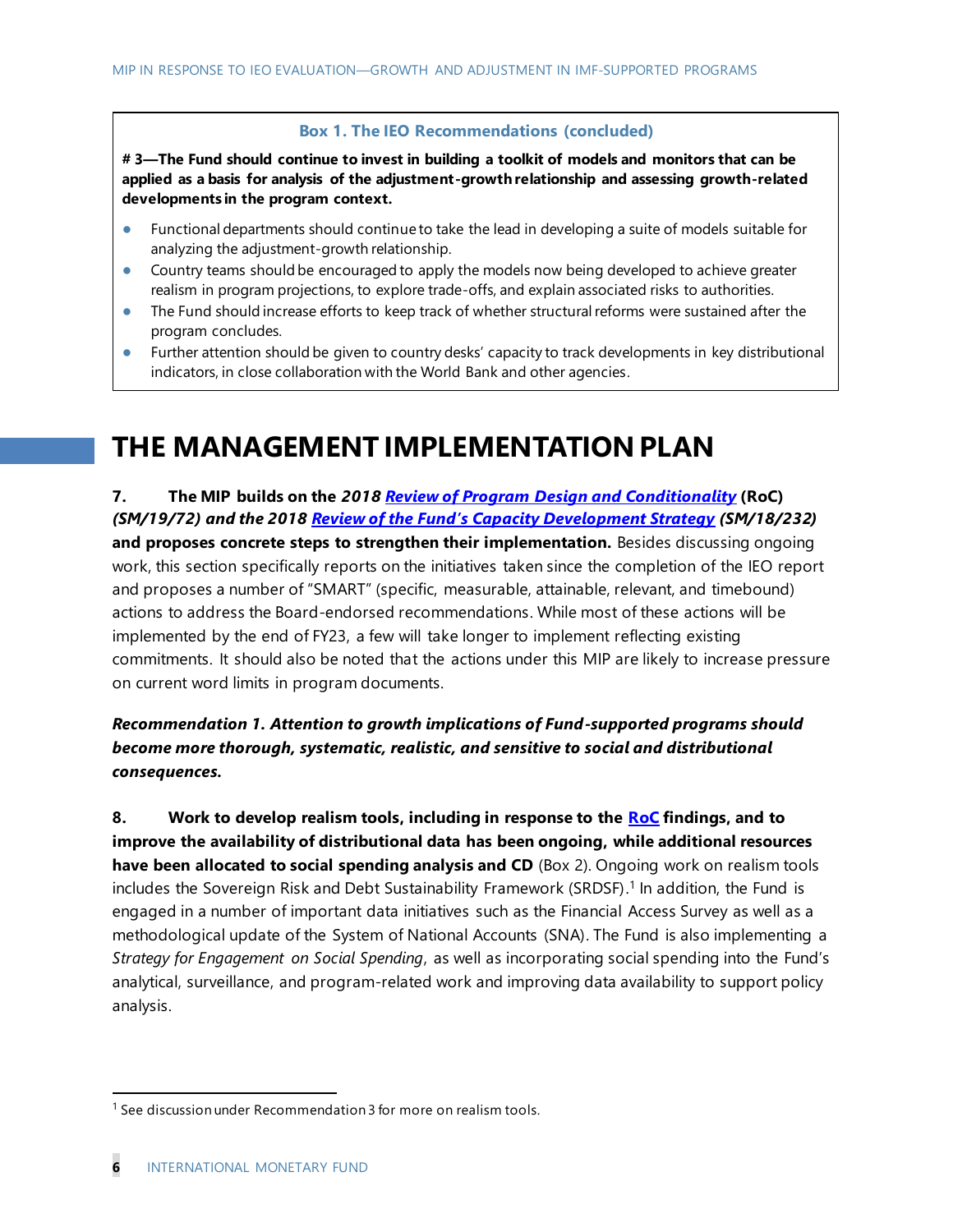#### **Box 2. Ongoing Fund Work on Recommendation 1**

The 201[8 RoC](https://www.imf.org/en/Publications/Policy-Papers/Issues/2019/05/20/2018-Review-of-Program-Design-and-Conditionality-46910#:~:text=The%202018%20Review%20of%20Program,September%202011%20and%20end%2D2017.) found that program growth assumptions were often too optimistic, driven largely by global forecasting errors and the underestimation of the impact of policy adjustment and overestimation of structural reform payoffs. This could reflect the fact that the ex-post quality of adjustments may have been less-growth friendly than anticipated, and/or that assumed fiscal multipliers were too low. Therefore, the RoC concluded there was a need to increase the scrutiny of macroeconomic baselines and strengthen the discussion and analysis of the impact of program policies on growth, including fiscal multipliers and the payoffs from structural reforms. By paying greater attention to fiscal multipliers, it was expected that the optimism bias and associated underestimation of the adverse growth impact of fiscal adjustment during downturns would be reduced. In addition, the RoC called for deepening the discussion of risk scenarios and improving contingency planning in program design. It also encouraged more granular fiscal conditionality to improve the composition of adjustment and increase focus on the quality of spending. The following ongoing initiatives are geared towards achieving those goals:

- **● Realism tools.** The SRDSF approved by the Board in January 2021 introduced a new suite of tools to assess the realism of baseline macroeconomic scenarios.<sup>1</sup> The SRDSF is expected to be operationalized by end-FY22 with the launch of the Staff Guidance Note and template.
- **Data.** Several ongoing initiatives aim at enhancing the Fund's ability to conduct distributional analysis by improving the quality and availability of data. Among them, the planned update of the 2008 edition [of the SNA](https://unstats.un.org/unsd/nationalaccount/docs/SNA2008.pdf) will include a new chapter focusing on the compilation of distributional accounts.<sup>2</sup> Addressing data gaps on household distributional information has also been prioritized by the G20. In addition, the IMF's Financial Access Survey has been adapted to the changing landscape of financial services, providing up-to-date information on financial inclusion indicators, including two which specifically monitor Target 8.10 of the UN Sustainable Development Goals.<sup>3</sup>
- **Social spending**. As part of the implementation of the **Strategy for IMF Engagement on Social**  $Spendina<sup>4</sup>$  approved by the Board in May 2019, and to support the incorporation of social spending issues into the Fund's analytical, surveillance and program-related work, the first of a series of background papers was completed in December 2021 focusing on pensions issues and underlining the need to consider the role of spending adequacy and efficiency in designing conditionality. Additional background papers on social safety nets, education, and health will be completed in FY23 as inputs into the Guidance Note on Social Spending, which will help country teams in deciding when and how extensively to engage on different social spending issues. To support the implementation of the Strategy and policy analysis, the Government Finance Division in the Statistics Department has also continued to enhance the collection and dissemination of government expenditure data based on the Classification of the Functions of Government (COFOG), which provides details on the spending items typically included in social spending (i.e., education, health, and social protection). In addition, the Expenditure Policy Division (EPD) in the Fiscal Affairs Department (FAD) is hiring five headquartersbased consultants in FY22 to help analyze social spending as part of a broader crisis response and CD effort. The plan is to transform the current EPD CD model to include medium-term programmatic engagements focused on developing capacity on expenditure policy issues. For instance, a pilot program with Sierra Leone has already started, and others are in the pipeline.
- **● Fiscal revenue.** FAD has recently prepared technical notes to provide guidance on tax policy reforms after economies have recovered from the COVID-19 crisis and fiscal consolidation becomes imperative and on the possible scope for and design of temporary "COVID-19 recovery contributions" raised on high incomes or wealth. The focus is on identifying tax measures that can boost revenue mobilization in a way that is both inclusive and growth friendly and to help meet the extraordinary financing needs following the pandemic. FAD will otherwise continue to contribute to ongoing Fund work on the distributional implications of tax reforms through the provision of CD and the development of related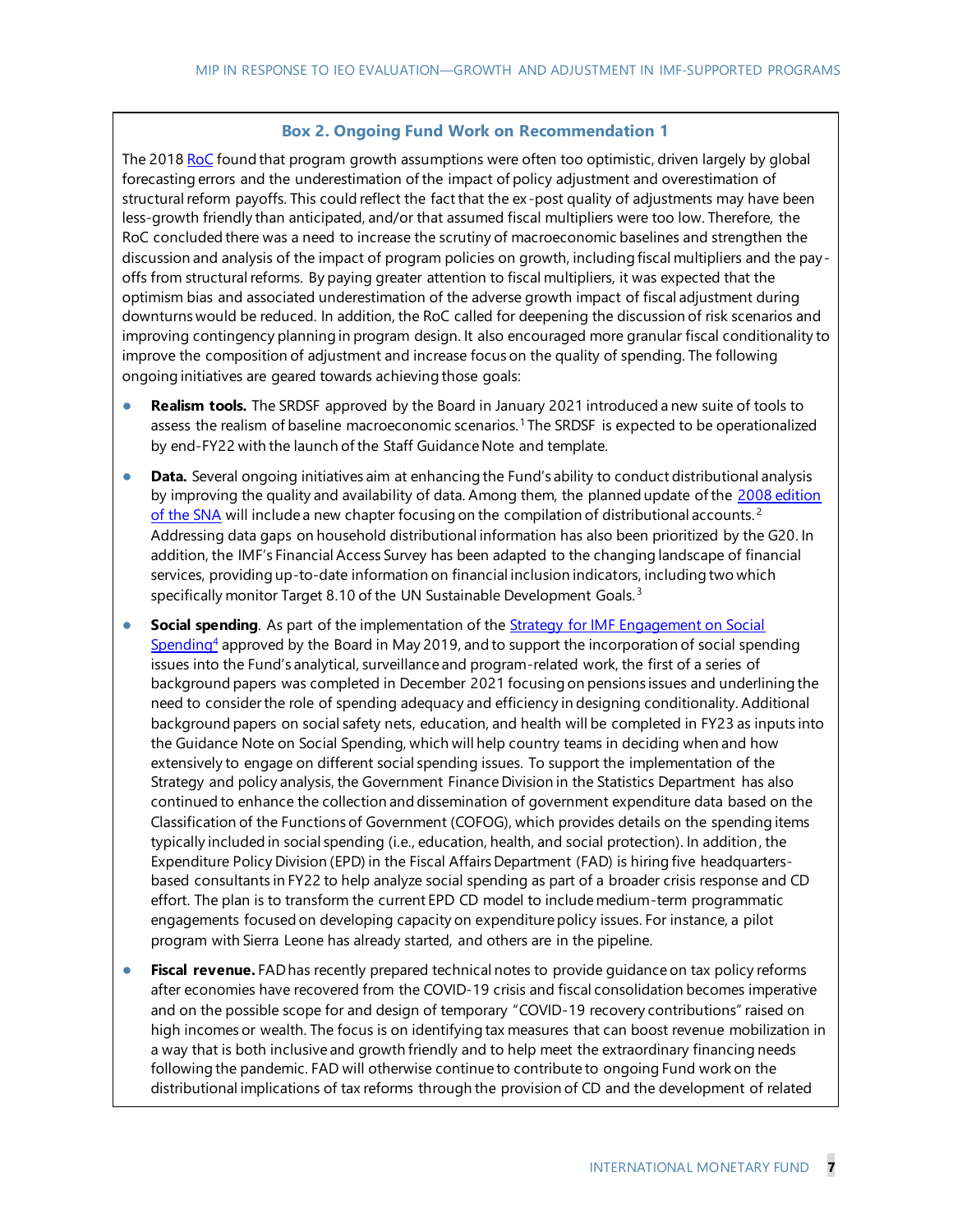#### **Box 2. Ongoing Fund Work on Recommendation 1 (concluded)**

assessment tools. A Revenue Portal will also be launched shortly on the IMF website containing FAD's revenue administration (RA) and tax policy (TP) products including technical notes, research reports, analytical tools, training, seminars and publications on burning issues, offering easy access in one place to a repository of the IMF's work to the revenue community.

4 The strategy is based on best practices, including: (i) engagement guided by an assessment of the macro criticality of a spec ific social spending issue and consideration of that issue in an IMF-supported program context, and by the existence of in-house expertise; (ii) enhanced collaboration with International Development Institutions; (iii) strengthened program design and conditionality; (iv) clearer guidance on the use of targeted and universal transfers in the context of a broader discussion on the effectiveness of the social safety net; and (v) better communications, including by leveraging input from a broad set of stakeholders.

**9. Beyond these steps, moving forward with recommendation 1 requires taking a holistic approach.** Therefore, this recommendation will be taken up primarily in the context of the revisions to the OGN on program design and conditionality and the Surveillance Guidance Note (SGN) which are both expected to be completed by  $FY23-H1<sup>2</sup>$  Once the OGN and SGN are published, the operational implementation of the recommendations can follow a differentiated approach, commensurate with the availability of enhanced tools. Proposed actions include (see Annex I):

**Proposal #1.** The OGN on program design and conditionality will be revised with the objective of having a thorough, systematic, and realistic discussion of program implications for growth, as appropriate and feasible in a given country context. The revised OGN on program design and conditionality will be informed by findings in both the  $2018 \text{ RoC}$  and the IEO report on growth and adjustment in Fund-supported programs.<sup>3</sup> Proposed actions on the realism of the program baseline, fiscal multiplier assumptions, contingency plans, and social spending issues will be provided along the following lines:

**(1a)** Policy Notes (PNs) and Staff Reports (SRs) associated with Fund arrangement requests and program reviews with a significant growth deviation relative to previous projections will be required to discuss prominently the realism of baseline growth projections by, at a minimum, leveraging the realism tools embedded in debt sustainability frameworks (DSFs).<sup>4</sup> These tools will allow staff to assess: (1) the consistency between the planned fiscal adjustment and growth assumptions under plausible fiscal multipliers for all countries; (2) the

\_\_\_\_\_\_\_\_\_\_\_\_\_\_\_\_\_\_\_\_\_\_\_\_\_\_

<sup>&</sup>lt;sup>1</sup> For more details, see the 2021 Board paper on th[e Review of the Debt Sustainability Framework for Market Access Countries.](https://www.imf.org/en/Publications/Policy-Papers/Issues/2021/02/03/Review-of-The-Debt-Sustainability-Framework-For-Market-Access-Countries-50060) <sup>2</sup> The update of the 2008 edition of the SNA was launched in 2020 and builds on distributional work led by the OECD in cooperation with other international organizations including the IMF.

<sup>&</sup>lt;sup>3</sup>Target 8.10 aims to strengthen the capacity of domestic financial institutions to expand access to financial services with the goal of promoting inclusive economic growth.

<sup>&</sup>lt;sup>2</sup> In addition to the proposals outlined in this MIP, the OGN and SGN will include references to ongoing workstreams on the distributional impact of policies and inclusion.

 $3$  The OGN will include a procedural section on required elements of program documents, where the MIP requirements and actions will also be mentioned.

<sup>&</sup>lt;sup>4</sup> This requirement is in line with th[e LIC DSF Guidance Note,](https://www.imf.org/en/Publications/Policy-Papers/Issues/2018/02/14/pp122617guidance-note-on-lic-dsf) which mandates the production of a new DSA when, inter alia, "countries experience significant changes in economic circumstances" (¶14). The assessment of growth deviations is left to staff's judgement.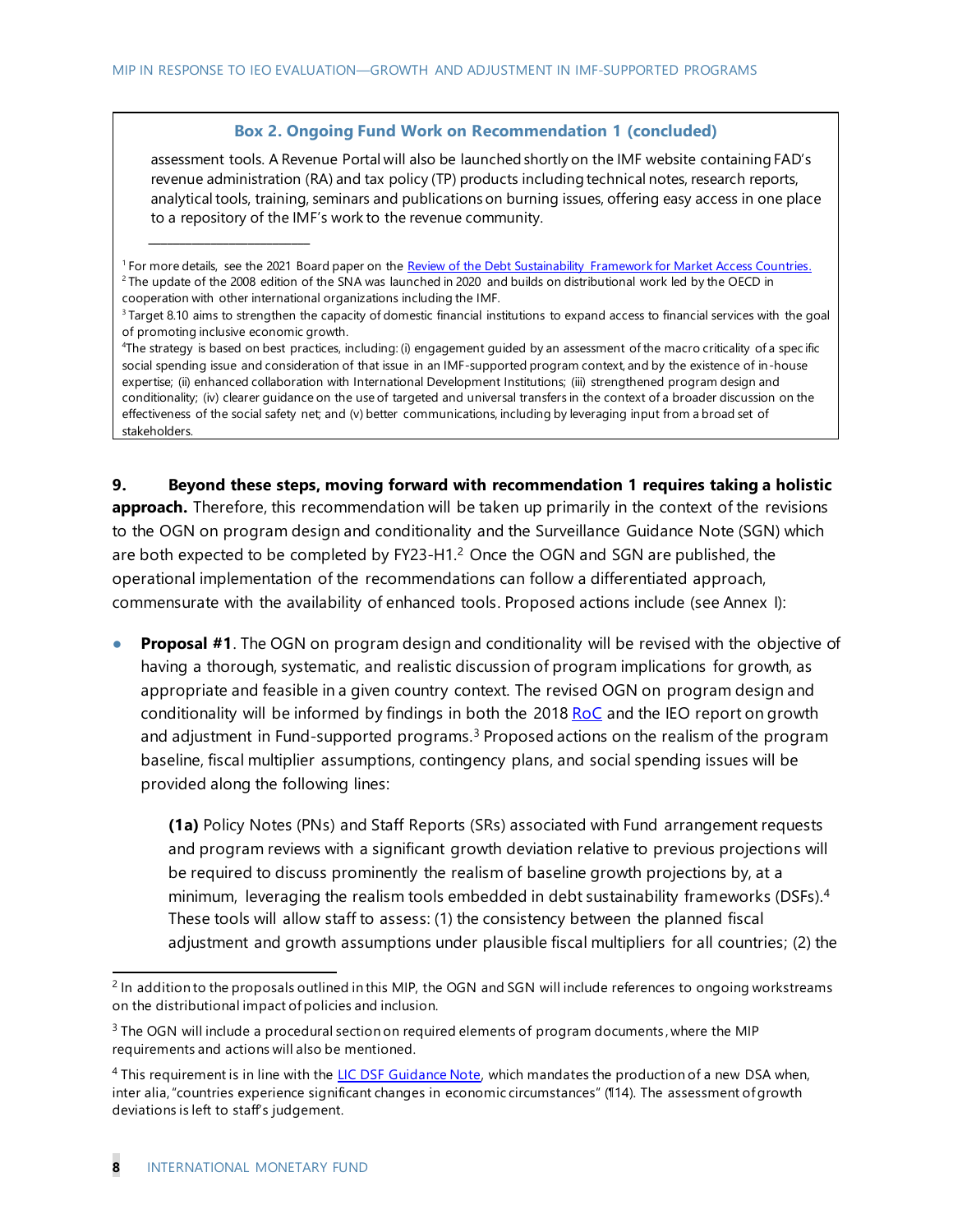realism of real GDP growth and output gaps for countries using the SRDSF; and (3) the consistency between public investment and growth for countries using the Low-Income Country DSF (LIC DSF). <sup>5</sup> To complement this analysis and depending on country circumstances and data availability, the use of additional tools will be strongly encouraged.<sup>6</sup>

**(1b)** PNs will include contingency plans where appropriate and subject to confidentiality. Given the high degree of uncertainty around program baselines, staff and authorities need to reach understandings on a set of policy responses for contingencies. This collaborative process places authorities in a stronger position to consider a range of options in a timely manner, should risks materialize. While program reviews typically function as an ex-post mechanism to address changed circumstances relative to initial projections, contingency plans allow staff to think ex ante about possible shifts in the program strategy. As such, the OGN will clarify that contingency plans are not intended to identify a precise response to a particular future scenario with defined triggers, but rather are a risk-management tools that identify pressure points and a set of possible responses. These plans should ideally outline a relevant adverse scenario, elaborating how key program variables/ targets/ objectives including from growth shortfalls in such scenarios—would be impacted by discussing potential policy responses to restore stability.<sup>7</sup> In general, contingency plans would be recommended for applicable Upper Credit Tranche (UCT)-quality Fund-supported programs (based on country needs), subject to capacity constraints. $8$  Discussions with the authorities on the contingency plans will be relayed to Management and reviewers—with appropriate confidentiality—in back-to-office reports and/or the SR cover memo to management. In addition, the OGN will clarify that staff should discuss internally during the PN review process and with the authorities during program negotiations the potential tradeoffs between alternative policy mixes in achieving the needed adjustment and growth.

**(1c)** The OGN will provide updated guidance on conditionality regarding social spending, drawing on the ongoing work to operationalize the 2019 Strategy for IMF Engagement on

<sup>&</sup>lt;sup>5</sup> The DSFs offer a suite of realism tools to scrutinize key drivers of public debt using a mixture of cross-country and historical performance, and to flag optimism or pessimism. A few of these tools focus on the realism of growth projections. In particular, the fiscal adjustment and growth tool assesses the consistency between fiscal adjustment and growth assumptions by comparing the impact of the planned fiscal adjustment on growth under a range of plausible fiscal multipliers. The real GDP growth tool compares real GDP growth projections with potential growth projections, output gap, and the historical average growth. The output gap tool calculates output gap revisions from historical data. The public investment and growth tool assesses the consistency between growth and public investment assumptions using growth accounting and comparing current and previous projections for public and private investment.

<sup>6</sup> See recommendation 3 and Annex II.

<sup>&</sup>lt;sup>7</sup> The OGN will not prescribe the nature of the scenario in a contingency plan as this should be determined by country-specific circumstances. Potentially, contingency plans can cover a broad range of shocks not just to growth but also fiscal revenues, commodity prices, export volumes, remittances, FDI, debt and portfolio inflows, rollover assumptions for short-term debt, and deposit outflows.

 $8$  Country teams should get in touch with the senior reviewer in the Strategy and Policy Review (SPR) department early on to reach an understanding on the need for and depth of contingency plans, taking into consideration capacity constraints and other factors such as access level, capacity to repay, likelihood of adverse scenario, and risks to debt sustainability.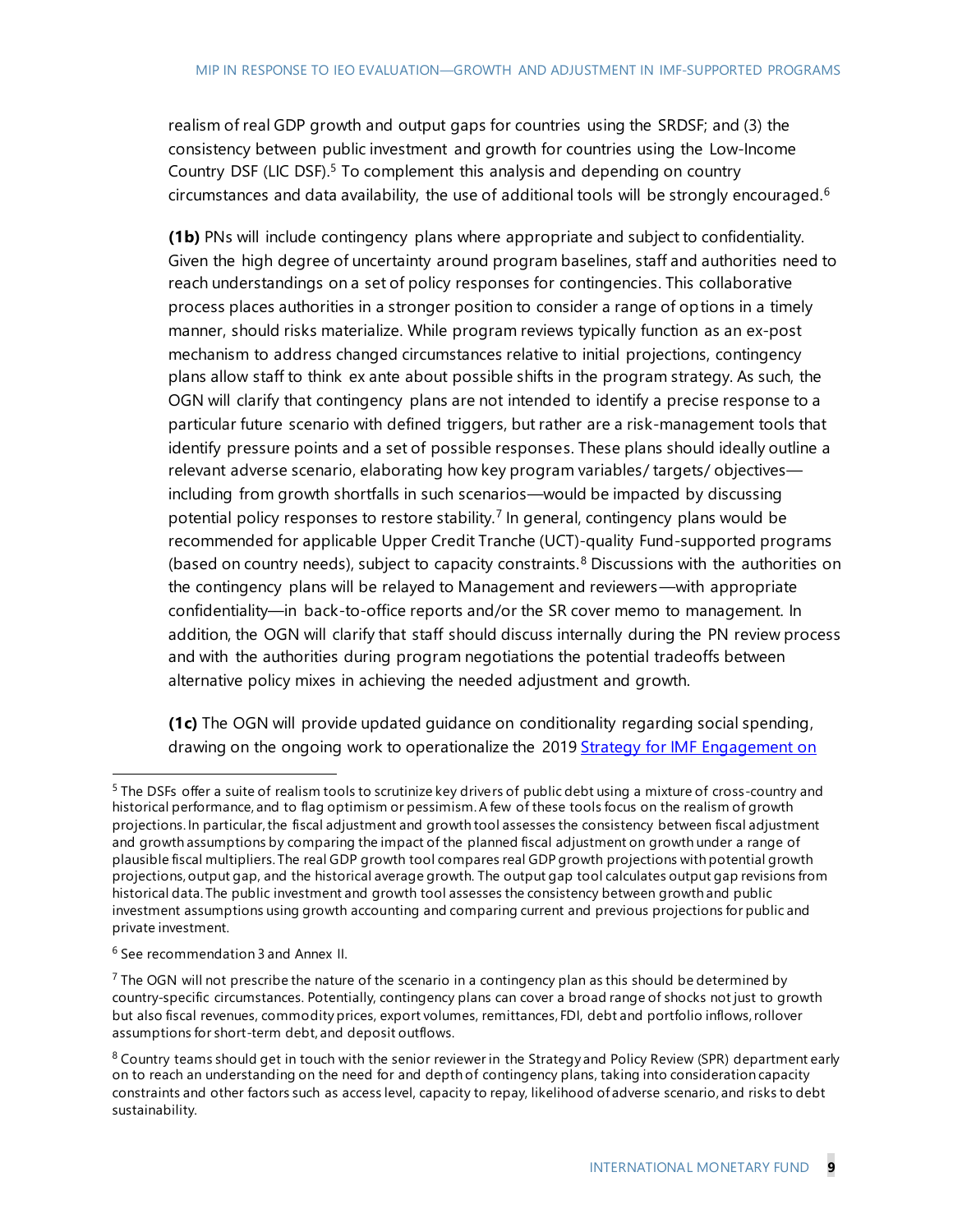[Social Spending](https://www.imf.org/en/Publications/Policy-Papers/Issues/2019/06/10/A-Strategy-for-IMF-Engagement-on-Social-Spending-46975) (see Box 2). Programs should aim to mitigate the adverse effects of adjustment measures on the vulnerable, and conditionality should support social objectives where critical for achieving the goals of the member's program or for monitoring its implementation. <sup>9</sup> While PRGT-supported programs are expected to explicitly incorporate measures to protect the vulnerable and generate public support for adjustment, GRAsupported programs would do so where critical for achieving program goals or for monitoring the program in addressing the underlying BoP problem and may in this regard require the introduction or expansion of social safety nets.<sup>10</sup> Engagement on social spending issues would specifically aim to: (1) identify those issues that are macro-critical, (2) understand the member's needs and priorities with regard to the role of social spending, (3) take stock of existing analysis, (4) identify any analytical and data gaps, and (5) formulate policy recommendations.

- **Proposal #2**. The revised SGN will clarify that Article IV SRs of members with ongoing Fundsupported programs are expected to address the implications of key policy measures (for example, fiscal consolidation) on growth and stability over the medium term, where appropriate under the Fund's legal framework for surveillance. The growth implications of policies (including fiscal adjustment) are already embedded in the macro-framework. However, Article IV consultations for countries with Fund-supported programs provide an opportunity to step back from immediate program aspects and take a fresh and comprehensive look at the member's economic challenges and policies that are macro-critical, as defined in the 2012 Integrated [Surveillance Decision,](https://www.imf.org/en/Publications/Policy-Papers/Issues/2016/12/31/Modernizing-the-Legal-Framework-for-Surveillance-An-Integrated-Surveillance-Decision-PP4673) from a medium-term perspective, including growth implications of Fundsupported programs. This proposal clarifies that Article IV SRs produced concurrently with program reviews should deal with all surveillance-related issues, including those related to Fundsupported programs, which are often missing.
- **Proposal #3.** The next RoC will review the role of Fund-supported programs in fostering growth and discuss the appropriateness of the 2002 [GoC](https://www.imf.org/en/Publications/Policy-Papers/Issues/2016/12/31/Guidelines-on-Conditionality-PP167) in that regard. Previous RoCs have analyzed issues related to growth optimism and growth-friendly fiscal policies in Fund-supported programs.
- **Proposal #4.** Staff will set up a training program for country authorities on the SRDSF, including its realism tools. Training workshops and online courses aimed at strengthening macroeconomic analysis, including DSFs, are already offered to country authorities.<sup>11</sup> Complementing these efforts, SPR department has already provided virtual workshops to authorities on the new SRDSF

 $9$  The key channels through which social spending can become macro-critical in a program context are fiscal sustainability, spending adequacy, and spending efficiency (see [IMF 2019, A Strategy for IMF Engagement on Social](https://www.imf.org/en/Publications/Policy-Papers/Issues/2019/06/10/A-Strategy-for-IMF-Engagement-on-Social-Spending-46975)  [Spending\)](https://www.imf.org/en/Publications/Policy-Papers/Issues/2019/06/10/A-Strategy-for-IMF-Engagement-on-Social-Spending-46975).

 $10$  While social protection measures are quided by PRGS documents for countries with PRGT-supported programs, there is no equivalent institutional requirement for those with GRA-supported programs.

<sup>11</sup> Other tools for which the Fund offers training material include Growth-at-Risk (GaR) and Debt-Investment-Growth (DIG)-type models (see Annex II for details on these tools).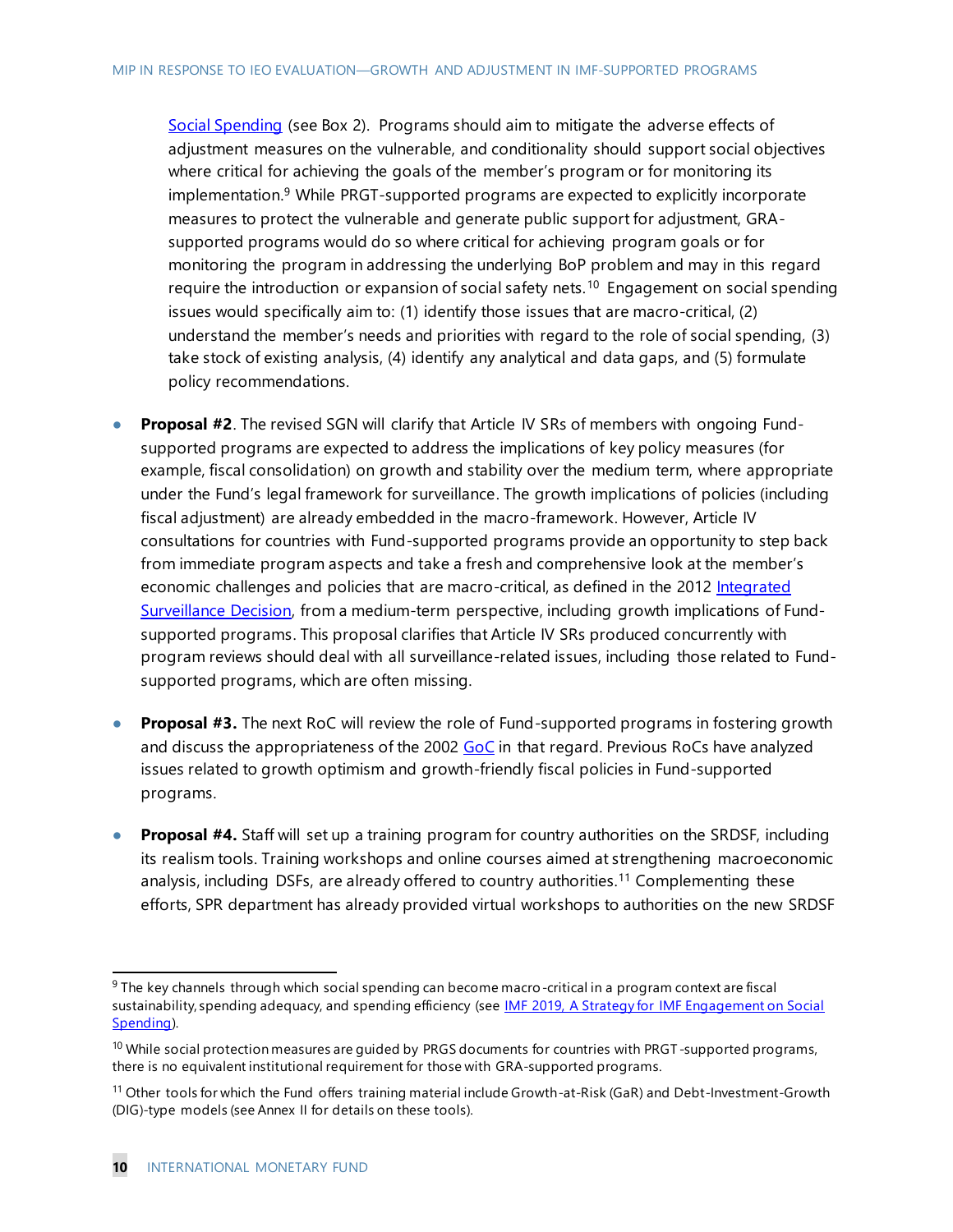for a few pilot cases. A joint training program with Institute for Capacity Development (ICD) will also be developed by mid-FY24 to, inter alia, increase authorities' ownership and facilitate discussions on projections during missions.

**10. The implementation of these proposals is expected to enhance the realism of baseline projections and foster a more systemic analysis of growth and distributional implications of policies under Fund-supported programs**. The realism tools should be used as part of the iterative process of producing the program baseline macro-framework. Though they are not a panacea, these tools will undoubtedly lead to staff being more explicit about baseline assumptions in program documents. The expectation is that, by focusing the discussion on features that may differ from past and cross-country experience and giving more prominence to fiscal multipliers, alternative scenarios, and policy tradeoffs, staff would be better placed to identify potential optimism or pessimism and, if warranted, revise their projections. More realistic projections would ultimately help limit excessive adjustment ex-post subject to the available program financing envelope. In addition, although contingency plans are currently included in some program documents in line with internal guidance, it is expected that scenario analysis will be implemented more consistently and systematically, as appropriate and subject to confidentiality. It is also envisaged that the discussion of medium-term growth implications of Fund-supported programs, including fiscal adjustment, will become a regular practice with more rigorous and systematic analysis in Article IV consultations where appropriate under the Fund's legal framework for surveillance. An emphasis on social spending analysis and measures to mitigate the adverse effects of adjustment on the vulnerable would help improve the design and formulation of conditionality in IMF-supported programs, where this is consistent with the primary goals of solving the member's BoP problem and achieving medium-term external viability.

## *Recommendation 2. IMF-supported programs pay greater attention to supporting deep, more growth-oriented structural reforms, with more effective capacity development support and more effective collaboration with partners—such as the World Bank—in areas outside the Fund's core mandate and expertise.*

**11. Ongoing CD efforts have supported the design and implementation of conditionality in**  Fund-supported programs. CD continues to play a key role in supporting member countries' efforts to build institutions and capacity necessary to formulate and implement sound economic and financial policies, complementing the Fund's lending and surveillance mandates. Following up on the 2018 [Review of Fund's](https://www.imf.org/en/Publications/Policy-Papers/Issues/2018/11/20/2018-review-of-the-funds-capacity-development-strategy) CD Strategy, work on better integrating CD with lending and surveillance has been ongoing including the publication of staff guidelines on CD country notes in January 2020 and leading ultimately to the publication of the 2021 Operational Guidelines for Integrating CD with [Surveillance and Lending.](http://www-intranet.imf.org/departments/ICD/FundGovernance/Documents/CD%20Policies%20and%20Guidelines/Operational_Guidelines_for_CD_Integration__April_2021.pdf)<sup>12</sup> In designing structural conditionality, the Fund also closely collaborates with external partners, notably the World Bank, in areas outside its core mandate and expertise—for example, social protection, state-owned enterprise reform, and public expenditure review. While

<sup>&</sup>lt;sup>12</sup> In addition, the forthcoming Fragile and Conflict-Affected States (FCS) Strategy envisages the roll out of Country Engagement Strategies (CES) across FCS to better tailor engagement, support integration of CD with surveillance and lending, inform program design and conditionality, as well the dialogue with country authorities and partners.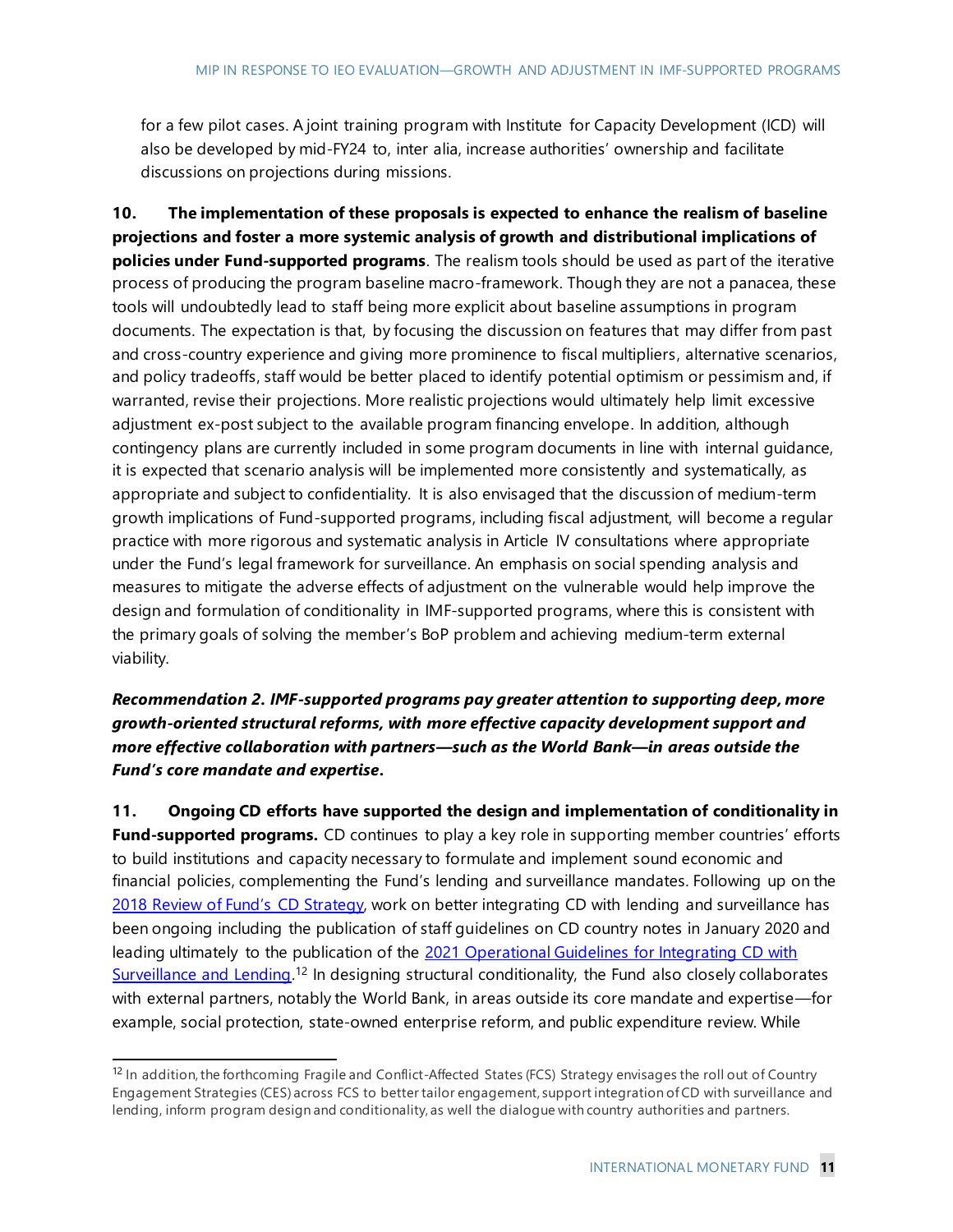well-established collaboration frameworks are already in place for debt vulnerability and financial sector assessments, the IMF and the World Bank are currently stepping up their engagement and collaboration in new high-priority areas such as climate change, FCS, and digitalization. Actions under the [MIP on Bank-Fund Collaboration on Macro-Structural Issues](https://www.imf.org/en/Publications/Policy-Papers/Issues/2021/10/16/Implementation-Plan-in-Response-To-The-Board-Endorsed-Recommendations-From-The-IEO-492867) aimed at improving access to, and exchange of, information and knowledge across the IMF and the World Bank are also in train. In particular, the joint Bank-Fund Staff Guidance Note finalized in January 2022 summarizes best practices on information and document sharing processes, including in the context of mission work, and identifies areas for improvement.

**12. Beyond these ongoing initiatives, implementing recommendation 2 will require further steps to ensure the durability of structural reforms and to better integrate CD into lending, leveraging external partnerships.** The proposed actions aim at encouraging Fund-supported programs to pay greater attention to the depth and growth orientation of structural conditions (SCs), while being realistic about what can be achieved during program period and continuing to keep SCs parsimonious and prioritized in line with program objectives. This is also a recognition that successful implementation of structural reforms depends on country ownership and requires fully accounting for resource and absorption capacity constraints. The actions also aim to maximize the synergy between Fund-supported programs and CD, and leverage expertise of other development partners in the shared and non-core areas of the Fund's work. Proposed actions include (see Annex I):

- **Proposal #1a**. The revised OGN on program design and conditionality will explain that PNs in Fund-supported programs at request for a new arrangement and at each review should indicate the depth of each SC,<sup>13</sup> where the SCs are presented along with the purpose/rationale for their inclusion in the program. The revised OGN will explain how the depth of SCs is assessed and classified into low-, medium- and high-depth. The revised OGN will also clarify that it is neither necessary nor feasible that all SCs or in some cases (e.g., FCS) any SCs be of high depth. It will explain that a given SC may also be classified as having a different depth depending on countries due to different country-specific circumstances (e.g., capacity, resources, and political constraints). The OGN will explain that the ultimate judgement of the depth of a SC would lie with the country teams, rather than inter-/intra-departmental reviewers, with the former in a better position to assess country-specific conditions. The revised OGN will also highlight the importance of adequate sequencing of SCs. To the extent possible, especially in the non-core areas of the Fund-supported program, SCs should reflect the analysis and expertise of the World Bank and/or other development partners.
- **Proposal #1b.** The revised OGN on program design and conditionality will recommend the inclusion of an annex table mapping (whenever possible) SCs with CD findings and planned CD

<sup>&</sup>lt;sup>13</sup> The concept of "depth" was first introduced in the 2007 [IEO evaluation on structural conditionality](https://ieo.imf.org/en/our-work/Evaluations/Completed/2008-0103-structural-conditionality-in-imf-supported-programs). Subsequent RoCs followed that methodology, classifying structural depth into three categories (low-, medium- and high-depth) according to the durability of the structural change. The [2018 RoC](https://www.imf.org/en/Publications/Policy-Papers/Issues/2019/05/20/2018-Review-of-Program-Design-and-Conditionality-46910) also includes examples of parsimonious and focused SCs.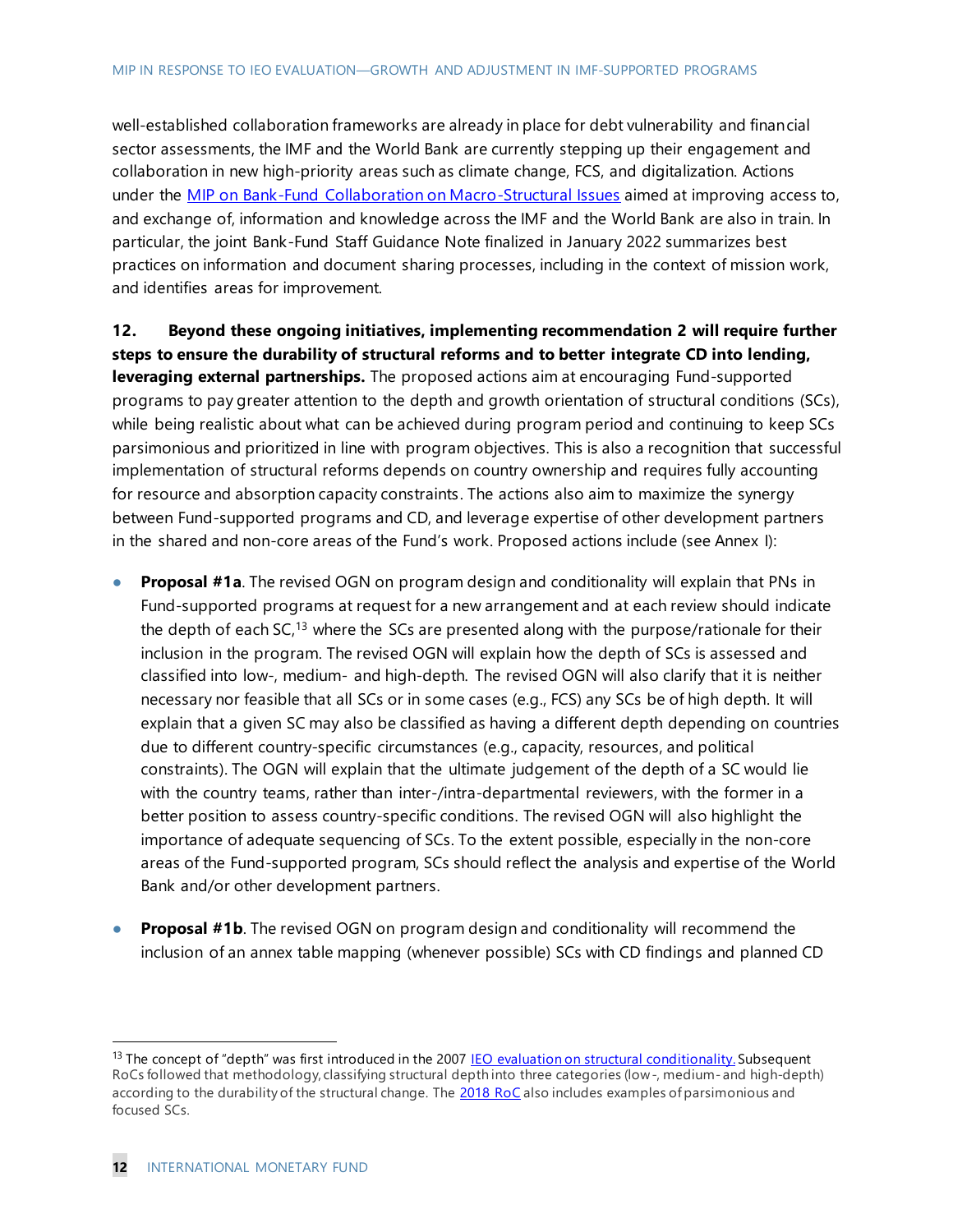from the Fund and other multilateral organizations.<sup>14</sup> The objective is for program documents to identify key technical constraints that may affect the program and possible CD modalities to address them, indicating proposed timing and links to relevant structural benchmarks. The description of risk factors in program documents should also discuss, if warranted, the need to take measures supported by CD.

- **Proposal #2.** Staff will implement the 2021 Operational Guidelines for Integrating CD with [Surveillance and Lending.](http://www-intranet.imf.org/departments/ICD/FundGovernance/Documents/CD%20Policies%20and%20Guidelines/Operational_Guidelines_for_CD_Integration__April_2021.pdf) Strengthening the integration of the Fund's CD with its policy advice and lending was a key recommendation of the 2018 [Review of the Fund's CD](https://www.imf.org/en/Publications/Policy-Papers/Issues/2018/11/20/2018-review-of-the-funds-capacity-development-strategy) Strategy. The guidelines identify best practices for both area department country teams and CD departments at key points of interaction to facilitate improved integration. The proposed recommendations aim at: (i) establishing a consultative process among area and CD departments in coordination with country authorities to set the CD strategy and priorities, which country teams are encouraged to reflect in CD country strategy notes (CD-CSN); (ii) maintaining a regular engagement between CD providers and country teams over the CD project lifecycle and the surveillance/lending process, including through the involvement of CD experts in area department missions as needed; and (iii) discussing relevant aspects of CD strategy in program processes (for example, in country documents, pre-mission interdepartmental meetings, and with the authorities and other country-based stakeholders) if critical to the implementation of policies. Staff will report on progress in the context of the 2023 CD Strategy Review and propose new measures to enhance CD impact. In the interim, staff will engage with the Executive Board on the main areas of focus of the 2023 review in Q2 of FY23 and continue annual engagements on CD priorities in the context of the budget cycle.
- **Proposal #3.** Staff will implement the broad principles for coordination with the World Bank or other relevant International Financial Institutions under the Resilience and Sustainability Fund (RST) beginning in FY23, subject to the Executive Board approval of the RST and underlying design and reform objectives. The RST focuses on supporting policy reforms to help build resilience and sustainability by addressing long-term structural challenges such as climate and pandemic preparedness, which will entail close coordination with the World Bank and other relevant Multilateral Development Banks to ensure complementarity and to provide the best policy advice.
- **● Proposal #4**. Staff will review the experience with Bank-Fund collaboration (BFC) in Fundsupported program based on lessons from ongoing initiatives , including on growth-related issues. The stock-taking will be done as part of the Board Paper on the effectiveness of BFC, which is planned by end-FY25.

 $14$  It should be noted that the Fund is fully responsible for the establishment and monitoring of all conditions attached to the use of its resources. This implies that, there will be no cross -conditionality, under which the use of the Fund's resources would be directly subjected to the rules or decisions of other organizations [\(2002 Guidelines on](https://www.imf.org/External/np/pdr/cond/2002/eng/guid/092302.htm)  [Conditionality\)](https://www.imf.org/External/np/pdr/cond/2002/eng/guid/092302.htm). The proposed MIP action does not affect this policy.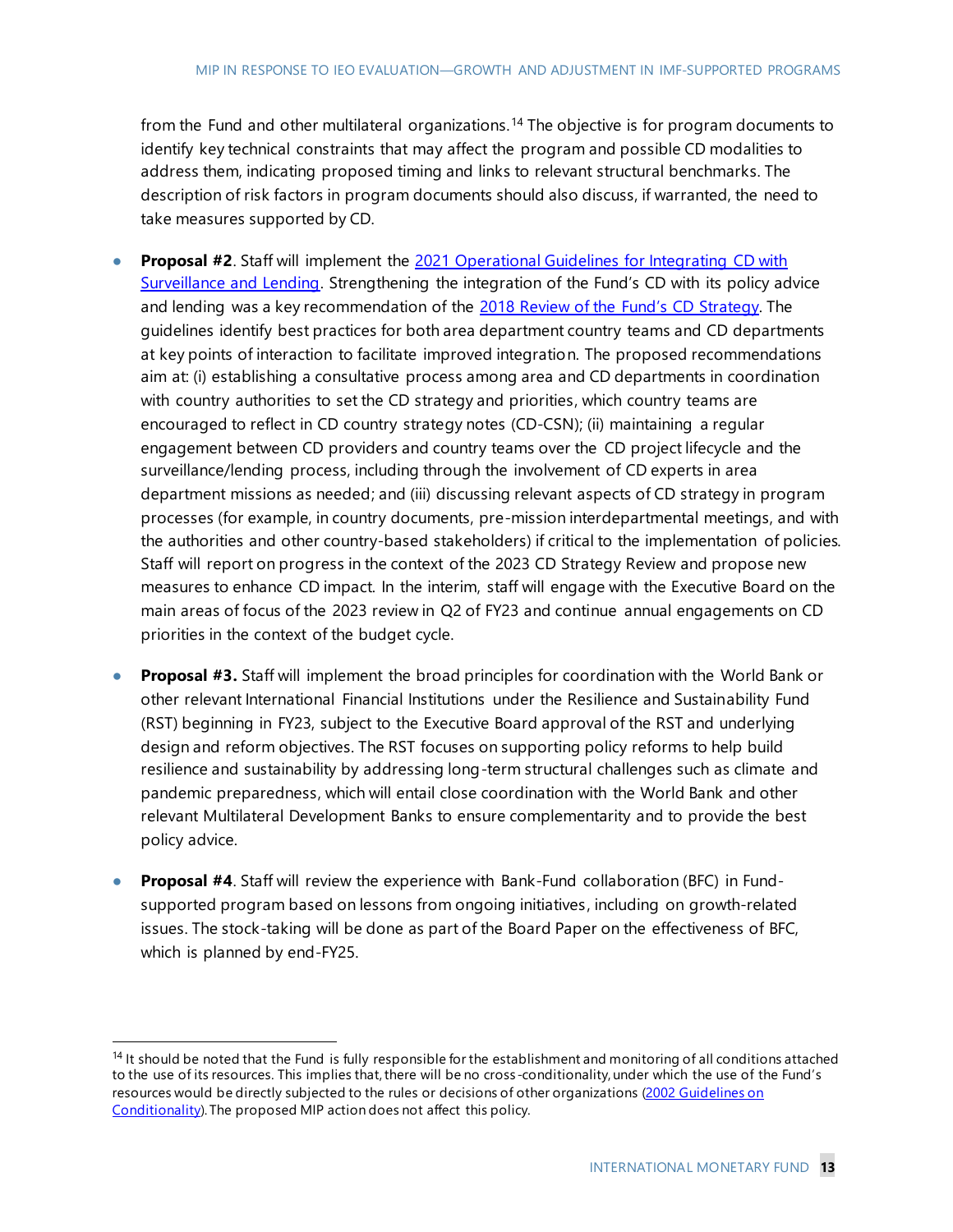**● Proposal #5.** Staff will create an Operational Guidance Gateway for staff to have access to the latest guidelines, including on collaboration with external partners such as the World Bank, by end-FY25. This initiative is part of the Integrated Digital Workplace (iDW) program.<sup>15</sup>

**13. These proposals are intended to improve IMF country teams' accountability when setting conditionality, enhance the ownership of country authorities, and establish processes that help ensure resources are directed to the areas of highest impact**. The empirical evidence shows that the growth dividends of structural conditions are closely related to the depth of SCs.<sup>16</sup> By using an early assessment of structural challenges and CD complemented by the depth concept in SC as an organizing device, staff and authorities can consider more carefully what structural reforms are more critical to meet program goals, and how best to achieve these reforms through appropriate design, sequencing (that takes full account of capacity constraints), and monitoring. Leveraging external partnerships to provide CD in areas outside the Fund's expertise, mapping CD provided by other multilateral organizations as well as the Fund with program goals, can help prioritize CD demand to ensure that resources are directed towards the authorities' reform priorities, thereby increasing traction.

## *Recommendation 3. The Fund should continue to invest in building a toolkit of models and monitors that can be applied as a basis for analysis of the adjustment-growth relationship and assessing growth-related developments in the program context.*

**14. Significant resources have already been committed to the development of new tools and revamping the Fund's digital infrastructure over the next few years**. Ongoing initiatives have focused on the development of various tools to monitor and assess growth, social, and distributional developments, including in the context of Fund-supported programs (see, Annex II). In addition, steps have been taken to implement the Fund's iDW program, which aims at improving collaboration and knowledge management, enhancing work process efficiency, and modernizing IT tools, applications, and platforms.

### **15. In this context, MIP actions in response to recommendation 3 aim at supporting the ongoing effort to develop user-friendly tools and enhance their accessibility by staff.** Proposed actions include (see Annex I):

<sup>&</sup>lt;sup>15</sup> The iDW program aims to utilize technology to improve the efficiency of its internal operations and support the effectiveness of its economic analysis and policy advice. It seeks to improve collaboration and knowledge management, enhance work process efficiency across major Fund workstreams, and rationalize the current technology footprint through consolidation and modernization of IT tools, applications, and platforms. The initiative will contribute to strengthen economic and data analysis.

<sup>&</sup>lt;sup>16</sup> The background paper on "*Structural Conditions, Structural [Reform and Growth in IMF-supported programs](https://ieo.imf.org/-/media/IEO/Files/evaluations/completed/09-09-2021-growth-and-adjustment-in-imf-supported-programs/adg-bp04-growth-structural-conditions-structural-reforms-in-imf-supported-programs.ashx)"* produced as part of the [2021 IEO Evaluation on Growth and Adjustment in IMF-supported programs](https://ieo.imf.org/en/our-work/Evaluations/Completed/2021-0909-growth-and-adjustment-in-imf-supported-programs) found a positive relationship between SC implementation and progress on structural reforms, especially when the depth and growth orientation (or content) of SCs are accounted for. In the medium run, a mere implementation of SCs by itself is not found to have delivered significant growth: greater depth and growth orientation of SCs have mattered significantly for such benefits.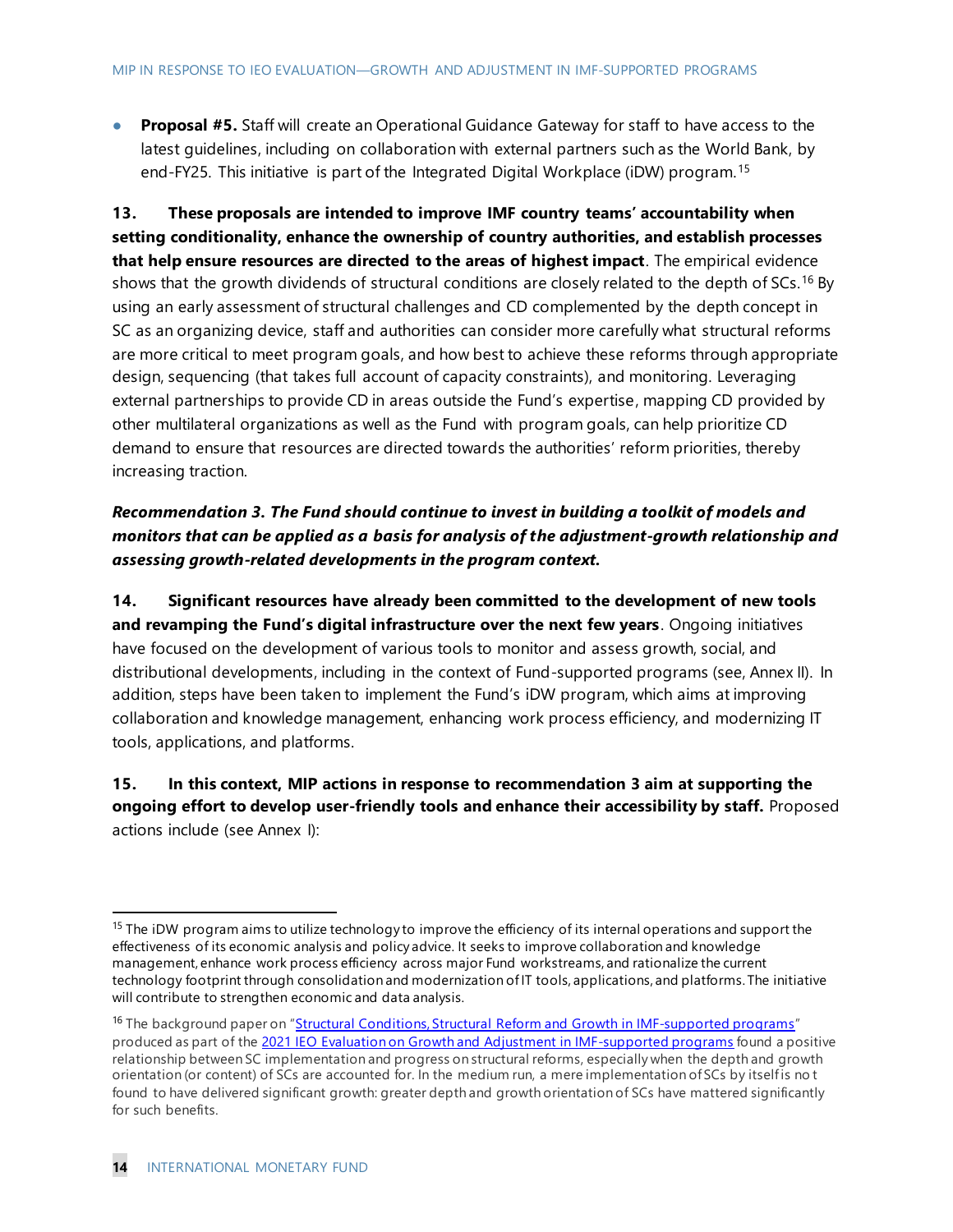**Proposal#1.** Staff will develop and make available to staff new analytical tools to improve growth forecasts, assess the adjustment-growth relationship, and facilitate risk scenario analysis including:

**(1a)** *The Financial Programming Environment (FPE).* ICD in collaboration with the Information Technology Department (ITD) is developing a new analytical platform to manage macroeconomic frameworks and prepare projections. The tool will introduce built-in userfriendly capabilities to generate alternative risk and policy scenarios. In addition, the macroeconomic framework under the FPE could be linked to a broad range of forecasting tools to ensure consistency while allowing for tailoring to country specific circumstances. The FPE will also offer the flexibility to integrate models from other sources and has the added advantage of making macroeconomic assumptions more transparent and minimizing human error. The FPE prototype is currently being refined with pilot countries in the European Department (EUR), Western Hemisphere Department (WHD), and Middle East and Central Asia Department (MCD). A final version of the FPE is expected to be made available to staff by end-FY24. While staff take-up is expected to be gradual, it should benefit from ITD's continuous technical support and ICD's hands-on training through its Internal Economics Training (IET) platform.

**(1b)** *A beta version of the panel nowcast toolkit.* Departmental nowcasting initiatives are addressing challenges from the lack of timely GDP data for monitoring economic activity and producing reliable growth forecasts. In EUR, a nowcasting project was successfully piloted on 5 countries.<sup>17</sup> In the African Department (AFR), machine learning algorithms were leveraged to build a country-by-country nowcasting toolkit, covering about 20 countries in sub-Saharan Africa so far. For countries that do not publish quarterly GDP series, a panel nowcast framework is under development, in collaboration with the Research Department (RES). The toolkit will be made available to staff by end-FY23. It is expected to cover 200 economies from 2004Q1 to the latest previous quarter.

**(1c)** *A user-friendly Excel-based interface for the Debt, Investment, Growth, and Natural Disasters (DIGNAD) model*. In collaboration with functional departments, RES continues to develop extensions of the Debt, Investment, Growth (DIG) model to account for country specificities: (i) Debt, Investment, Growth, and Natural Resources (DIGNAR) is well-suited for economies with a large natural-resource sector; (ii) DIGNAR-19 captures shocks from the COVID-19 crisis, including pandemic-related declines in labor supply, a collapse in oil prices, and disruptions in trade and remittances; (iii) DIG-Labor incorporates segmented labor markets to assess the macro impact of different mixes of investment in human capital and infrastructure and (iv) DIGNAD, which is under development, allows for policy scenario analysis under a natural disaster shock. To date, DIG-type models have been applied to more than 70 country cases, facilitated by training to Fund desks and technical support from RES

<sup>17</sup> Austria, Hungary, Ireland, Malta, and Poland.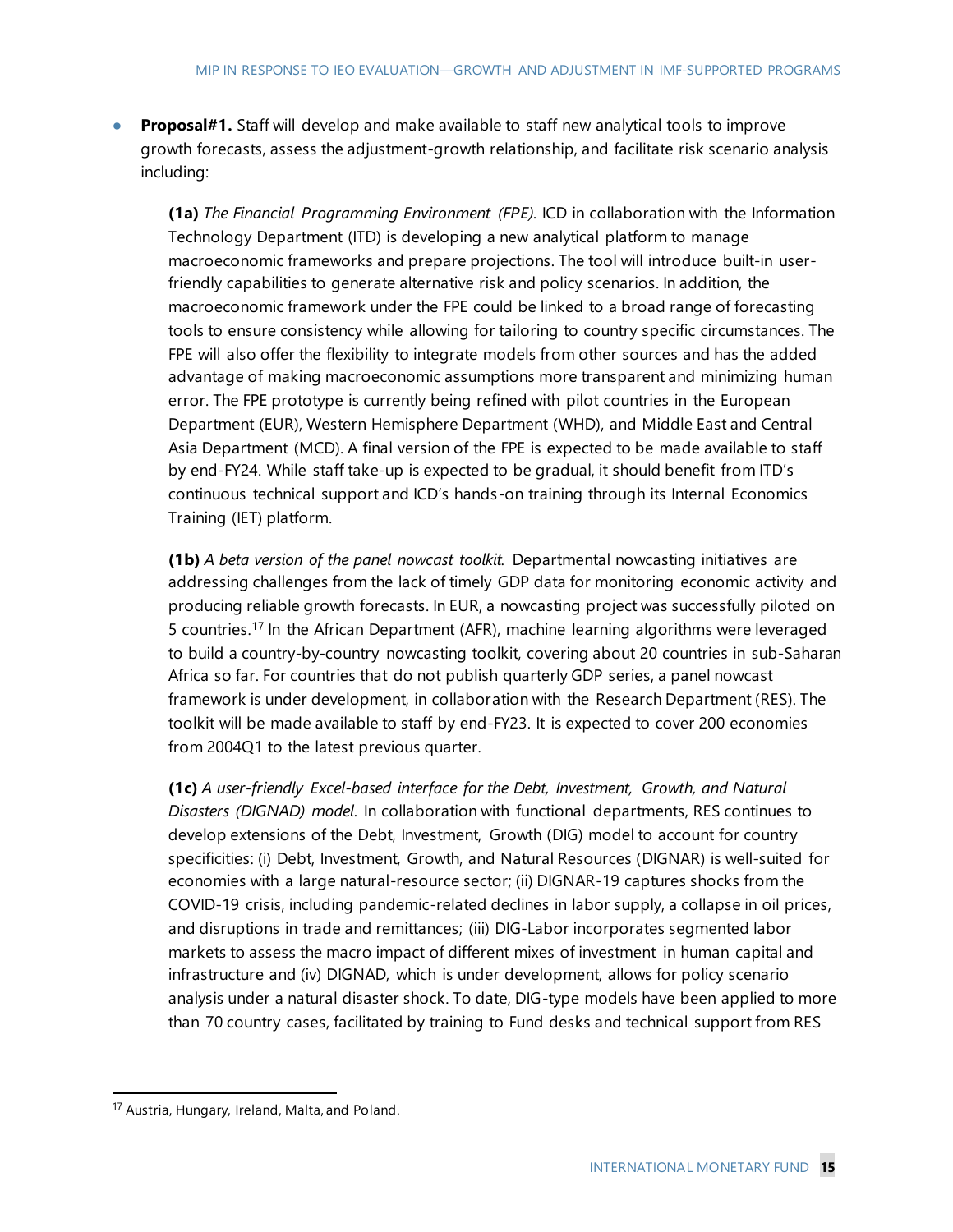and SPR. RES and FAD are currently collaborating towards developing a user -friendly Excelbased interface for DIGNAD, with Madagascar and Samoa as pilot countries. The tool will be made available to staff by end-FY23.

**(1d)** *The growth-at-risk (GaR) model version "2.0"*. The Monetary and Capital Markets Department (MCM) is working with ITD to update its GaR tool, which quantifies risks to future GDP growth stemming from macro-financial factors, incorporating recommendations from external reviewers. The project aims at upgrading the previous version of the GaR model and the associated Excel interface, drafting the user guide, and developing the companion training courses. The updated tool will be made available to staff by end-FY23. The newly established MCM Task Force on Growth at Risk is expected to provide technical support to staff to facilitate take-up.

**(1e)** *The Country data annex (CoDA) tool*. SPR and RES are developing an Excel-based tool that compares current macroeconomic framework projections of key variables to that of the latest published SR and World Economic Outlook (WEO) submission to highlight differences in country forecasts. Once operationalized by end-FY24, it will allow staff to perform consistency checks, identify large deviations early on, and make corrections as warranted.

**Proposal#2.** Staff will create a Diagnostics Gateway to improve accessibility to analytical tools and facilitate country analysis, including on growth. This initiative, which falls under the iDW program, is expected to be completed by end-FY25. An initial phased pilot with a focus on Fundsupported programs is being undertaken as a collaborative initiative co-led by AFR and SPR.

**16. The MIP actions in response to IEO recommendation 3 are expected to expand the available toolkit, enabling staff to improve forecast performance and facilitating scenario analysis**. The development, deployment, and effective use of the new analytical tools has the potential to improve the realism of staff's projections and strengthen the quality of program discussion, including with the authorities, on the adjustment-growth relationship in Fund-supported programs. In addition, by bridging data gaps, introducing consistency checks, and allowing scenario analysis, these tools should allow a heightened scrutiny of baseline assumptions while striving to accommodate country-specific circumstances (including data constraints). Cognizant of the limitations of existing models to fully capture complex country-specific circumstances (e.g., in dollarized economies), it is important to take a modular approach. From that per spective, given its model integration functionalities, the FPE will provide a valuable platform for departments to disseminate new tools (e.g., GaR, nowcasting tools, or DIG-type models) as they develop them, thereby making it easier for FPE users to apply them.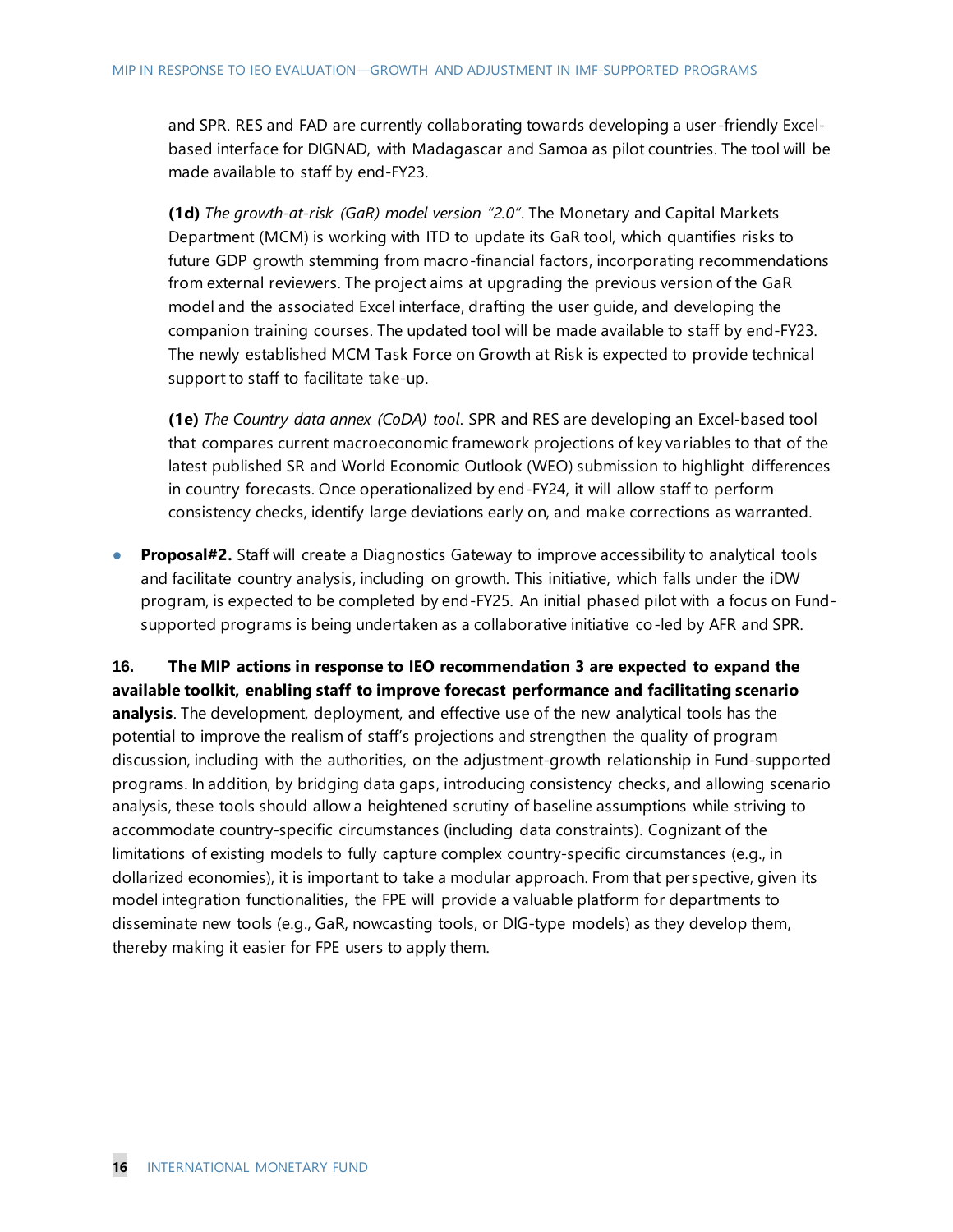# **RESOURCE IMPLICATIONS**

**17. The near-term implementation of the proposed MIP will need to be mostly managed within existing budgetary envelopes but, in light of competing work priorities, some tradeoffs may be unavoidable if additional resources are not available.** This MIP has strived to leverage existing workstreams to the extent possible. As a result, many of the policy-related deliverables and new tools are already in the Board's Work Program and incorporated into current departmental work plans and budgets—for example, the OGN on program design and conditionality, the SGN, the development of the FPE and other analytical tools, and the RST. Therefore, the additional near-term costs resulting from these proposals are expected to be manageable. However, the "operational" implementation of these recommendations may require mobilizing additional resources for both area and functional departments. Quantifying these additional costs is difficult at this preliminary stage as they are a function of the number of Fund-supported programs and risks associated with them as well as the roll out of new workstreams. <sup>18</sup> Back-of-the envelope calculations of the marginal MIP cost beyond already planned workstreams assuming 60 Fund-supported programs, indicate that the additional resource needs could reach up to three full-time equivalent (FTE) staff during the first year of the MIP implementation, with area departments bearing two-thirds of that cost.<sup>19</sup> Though these estimates should be interpreted with caution and will need to be reassessed in next year's budget discussion, they point to some pressure points given competing priorities. Thus, in the absence of additional resources, some trade-offs and reprioritization within existing budgets are inevitable.

### **18. Medium-term resource needs have not yet been identified for actions going beyond**

**FY23, though many of these actions are part of previous commitments**. For example, the next RoC, the next CD Review, the Board paper on the effectiveness of BFC, and the deployment of the FPE are already part of the work plans of leading accountable departments. Nonetheless, the medium-term budget implications of this MIP will have to be discussed in the context of FY24–25 budget proposals as work progresses and additional staffing needs, including with specialized skills, are identified as warranted.<sup>20</sup> Resource implications for country teams will also need to be addressed in the context of regular budget discussions. $21$ 

 $18$  In addition, reskilling will be an important fixed cost.

<sup>&</sup>lt;sup>19</sup> The average number of ongoing Fund-supported programs excluding precautionary arrangements in 2020–21 was 60.

<sup>&</sup>lt;sup>20</sup> Proposals to create an Operational Guidance Gateway and a Diagnostics Gateway are expected to be costed and funded under the iDW program. The integration of CD into IMF lending would require additional resources over the medium-term in the areas of public financial management, revenue administration and expenditure policy, resulting from (i) a deeper contribution to the design and monitoring of SCs and (ii) an increase of coordination costs required by more granular work on linking CD activities and program design. At the same time, it should be noted that the majority of this envisaged costs related to CD integration are not specific to this MIP.

 $21$  In this regard, the MIP measures could especially affect FCS work given the current staffing constraints. However, FCS resources are substantially being increased separately as part of the FCS workstream, so the marginal MIP costs pertaining to FCS are likely to be much lower. In addition, the implementation of the MIP measures often depends on data availability, e.g., on social spending, or model adequacy for subsets of countries such as FCS.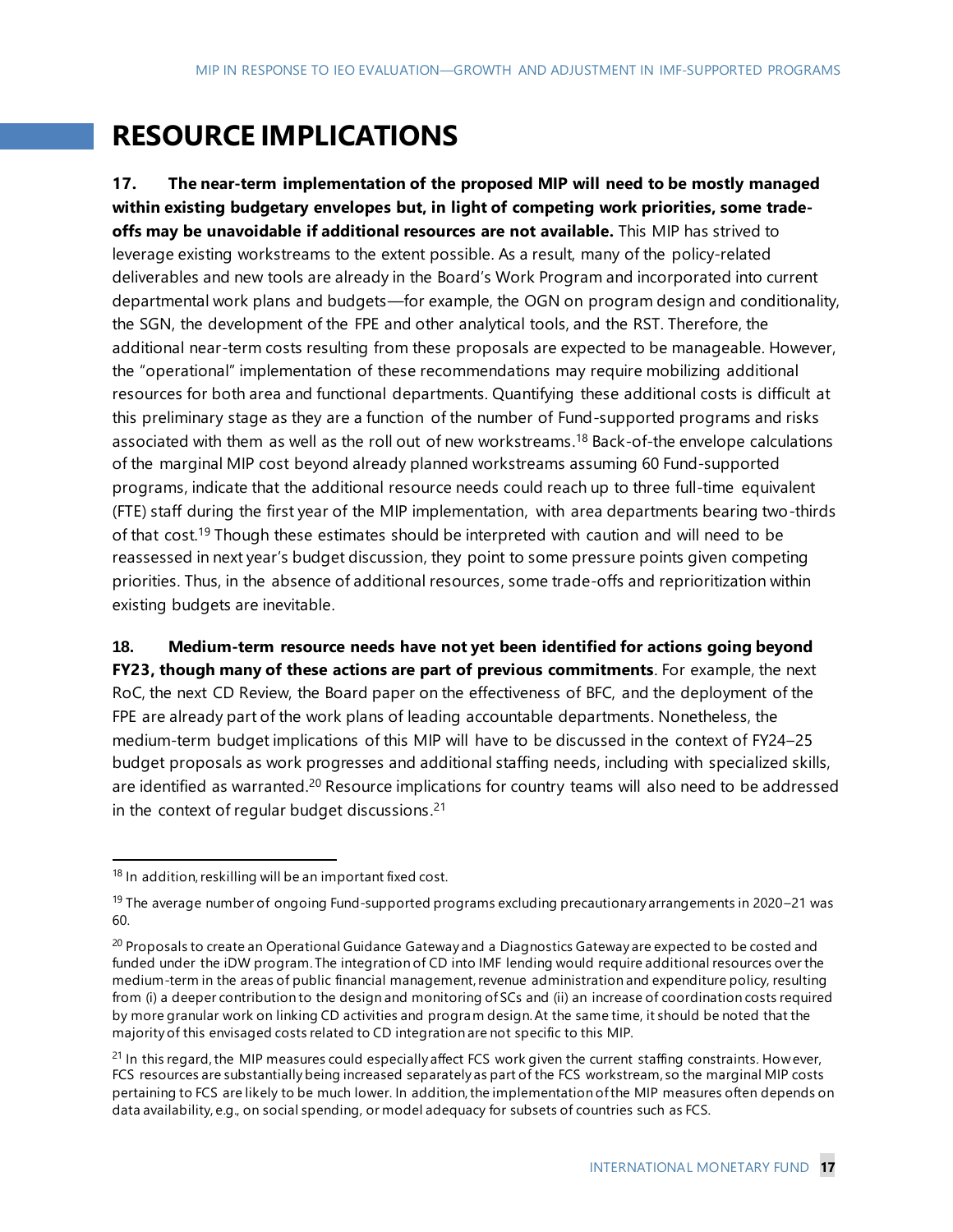## **Annex I. IEO Evaluation on Growth and Adjustment in IMF-Supported Programs: Recommendations, Board Responses, and Proposed Follow-up**

| #1. Revise the operational<br>guidance note (OGN) on<br>program design and<br>conditionality with the<br>objective of having a thorough,<br>systematic, and realistic<br>discussion of program<br>implications for growth in<br>program documents, as<br>appropriate and feasible in a<br>given country context (Timeline:<br>By FY23-H1):<br><b>1a.</b> The OGN will recommend<br>that program documents will<br>discuss prominently the<br>realism of baseline growth<br>projections by, at a minimum,<br>leveraging the realism tools<br>embedded in debt<br>sustainability frameworks,<br>including the tool to assess<br>the consistency between fiscal<br>adjustment and growth under<br>a range of plausible fiscal<br>multipliers.<br>1b. The OGN will recommend<br>that Policy Notes should<br>include-where appropriate<br>and subject to<br>confidentiality-contingency<br>plans, including if baseline<br>growth falls significantly short<br>of program projections. In<br>addition, the OGN on<br>program design and<br>conditionality will clarify that<br>the PN review process and<br>program discussions with<br>authorities should cover<br>policy tradeoffs in achieving | <b>SPR</b>             |
|----------------------------------------------------------------------------------------------------------------------------------------------------------------------------------------------------------------------------------------------------------------------------------------------------------------------------------------------------------------------------------------------------------------------------------------------------------------------------------------------------------------------------------------------------------------------------------------------------------------------------------------------------------------------------------------------------------------------------------------------------------------------------------------------------------------------------------------------------------------------------------------------------------------------------------------------------------------------------------------------------------------------------------------------------------------------------------------------------------------------------------------------------------------------------------------------|------------------------|
|                                                                                                                                                                                                                                                                                                                                                                                                                                                                                                                                                                                                                                                                                                                                                                                                                                                                                                                                                                                                                                                                                                                                                                                              | adjustment and growth. |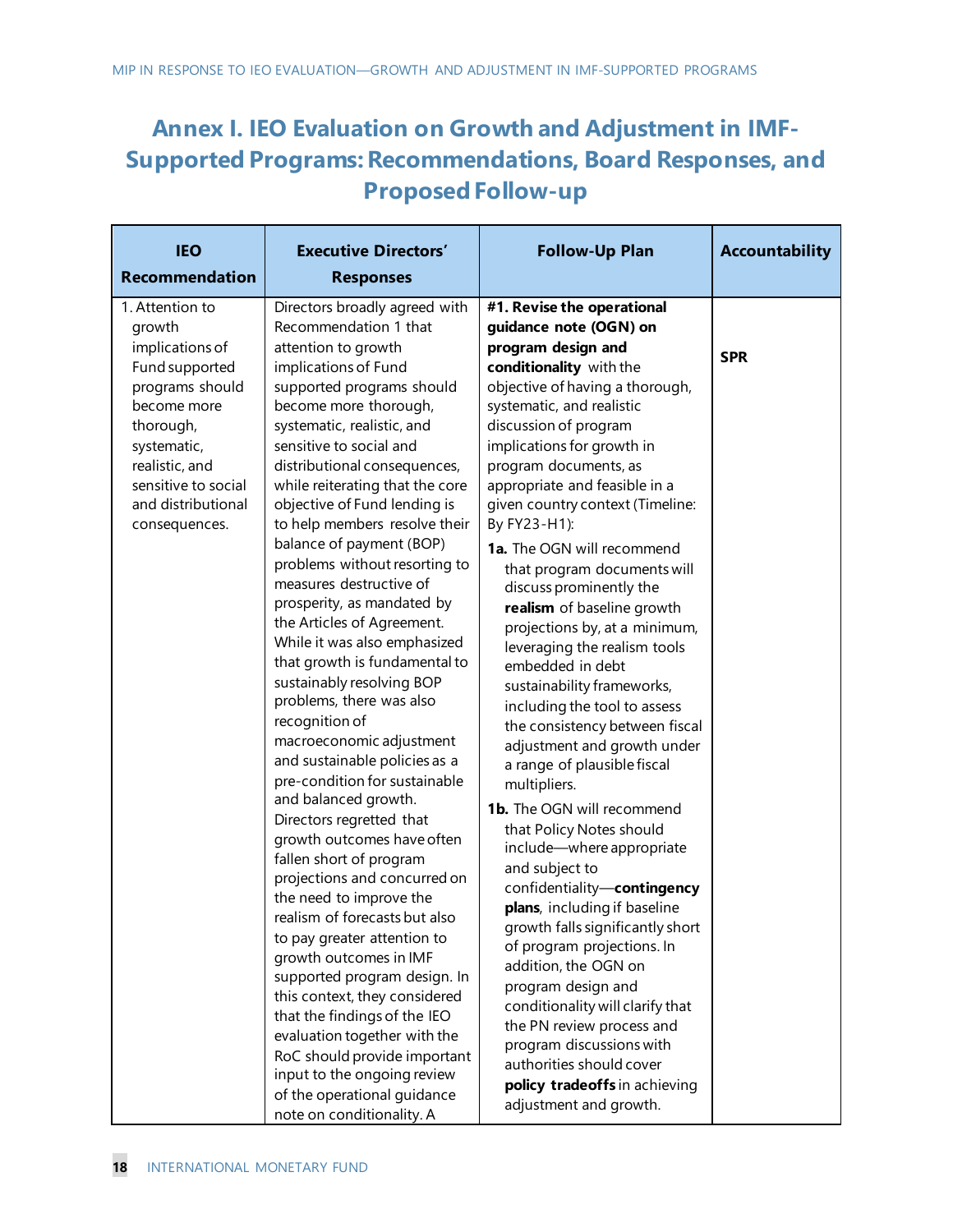| <b>IEO</b><br><b>Recommendation</b>                                                                                                                                                   | <b>Executive Directors'</b><br><b>Responses</b>                                                                                                                                                                                                                                                                                                                                                                                                                                                                                                                                                                                                                                                                                                                                                                                                                                                                                                                                                                   | <b>Follow-Up Plan</b>                                                                                                                                                                                                                                                                                                                                                                                                                                                                                                                                                                                                                                                                                                                                                                                                                                                                                                                                                                                                                                                            | Accountability                                   |
|---------------------------------------------------------------------------------------------------------------------------------------------------------------------------------------|-------------------------------------------------------------------------------------------------------------------------------------------------------------------------------------------------------------------------------------------------------------------------------------------------------------------------------------------------------------------------------------------------------------------------------------------------------------------------------------------------------------------------------------------------------------------------------------------------------------------------------------------------------------------------------------------------------------------------------------------------------------------------------------------------------------------------------------------------------------------------------------------------------------------------------------------------------------------------------------------------------------------|----------------------------------------------------------------------------------------------------------------------------------------------------------------------------------------------------------------------------------------------------------------------------------------------------------------------------------------------------------------------------------------------------------------------------------------------------------------------------------------------------------------------------------------------------------------------------------------------------------------------------------------------------------------------------------------------------------------------------------------------------------------------------------------------------------------------------------------------------------------------------------------------------------------------------------------------------------------------------------------------------------------------------------------------------------------------------------|--------------------------------------------------|
|                                                                                                                                                                                       | number of Directors also saw<br>merit in reviewing the 2002<br>Conditionality Guidelines to<br>further clarify the balance<br>between stabilization and<br>growth considerations.<br>Directors agreed with the<br>need to carefully discuss fiscal<br>multiplier assumptions, while<br>calling for a flexible<br>application of tools, as<br>multipliers are often difficult<br>to estimate and depend on<br>country specific<br>circumstances. They also<br>recommended paying more<br>attention to contingencies for<br>growth shortfalls, taking into<br>account country specificities<br>and the potential need for<br>confidentiality to avoid<br>adverse market reactions.<br>Directors agreed with<br>strengthening the monitoring<br>of key social and<br>distributional aspects<br>wherever possible, including<br>by working with relevant<br>partners such as the World<br>Bank. Some Directors also<br>encouraged a more<br>systematic assessment of<br>distributional considerations<br>in programs. | 1c. The OGN will provide<br>updated guidance regarding<br>social spending drawing on<br>the ongoing work to<br>operationalize the Strategy for<br>IMF Engagement on Social<br>Spending.<br>#2. Clarify in the revised<br><b>Surveillance Guidance Note</b><br>(SGN) that Article IV Staff<br>Reports of members with Fund-<br>supported programs are<br>expected to address the<br>implications of key policy<br>measures (for example, fiscal<br>consolidation and reforms) on<br>growth and stability over the<br>medium term where macro-<br>critical as defined in the 2012<br>Integrated Surveillance Decision.<br>(Timeline: By FY23-H1)<br>#3. Review the role of Fund-<br>supported programs in<br>fostering growth in the next<br><b>RoC</b> and discuss the<br>appropriateness of the 2002<br>Conditionality Guidelines in that<br>regard. (Timeline: By end-FY24)<br>#4. Set up a training program<br>for country authorities on the<br><b>Sovereign Risk and Debt</b><br><b>Sustainability Framework,</b><br>including its realism tools.<br>(Timeline: By mid-FY24) | <b>SPR</b><br><b>SPR, LEG</b><br><b>SPR, ICD</b> |
| 2. IMF-supported<br>programs pay<br>greater attention<br>to supporting<br>deep, more<br>growth oriented<br>structural reforms,<br>with more<br>effective capacity<br>development (CD) | Directors broadly concurred<br>with Recommendation 2 that<br>Fund-supported programs<br>pay greater attention to<br>supporting deep, more<br>growth-oriented structural<br>reforms, with more effective<br>capacity development (CD)<br>support and more effective<br>collaboration with partners-                                                                                                                                                                                                                                                                                                                                                                                                                                                                                                                                                                                                                                                                                                                | #1. The revised OGN would<br>encourage that Fund-<br>supported programs pay<br>greater attention to<br>supporting deep more<br>growth-oriented reforms,<br>while continuing to keep<br>structural conditionality<br>parsimonious and prioritized in<br>line with program objectives                                                                                                                                                                                                                                                                                                                                                                                                                                                                                                                                                                                                                                                                                                                                                                                              | <b>SPR</b>                                       |
| support and more<br>effective                                                                                                                                                         | such as the World Bank-in<br>areas outside the Fund's core                                                                                                                                                                                                                                                                                                                                                                                                                                                                                                                                                                                                                                                                                                                                                                                                                                                                                                                                                        | (Timeline: By FY23-H1):                                                                                                                                                                                                                                                                                                                                                                                                                                                                                                                                                                                                                                                                                                                                                                                                                                                                                                                                                                                                                                                          |                                                  |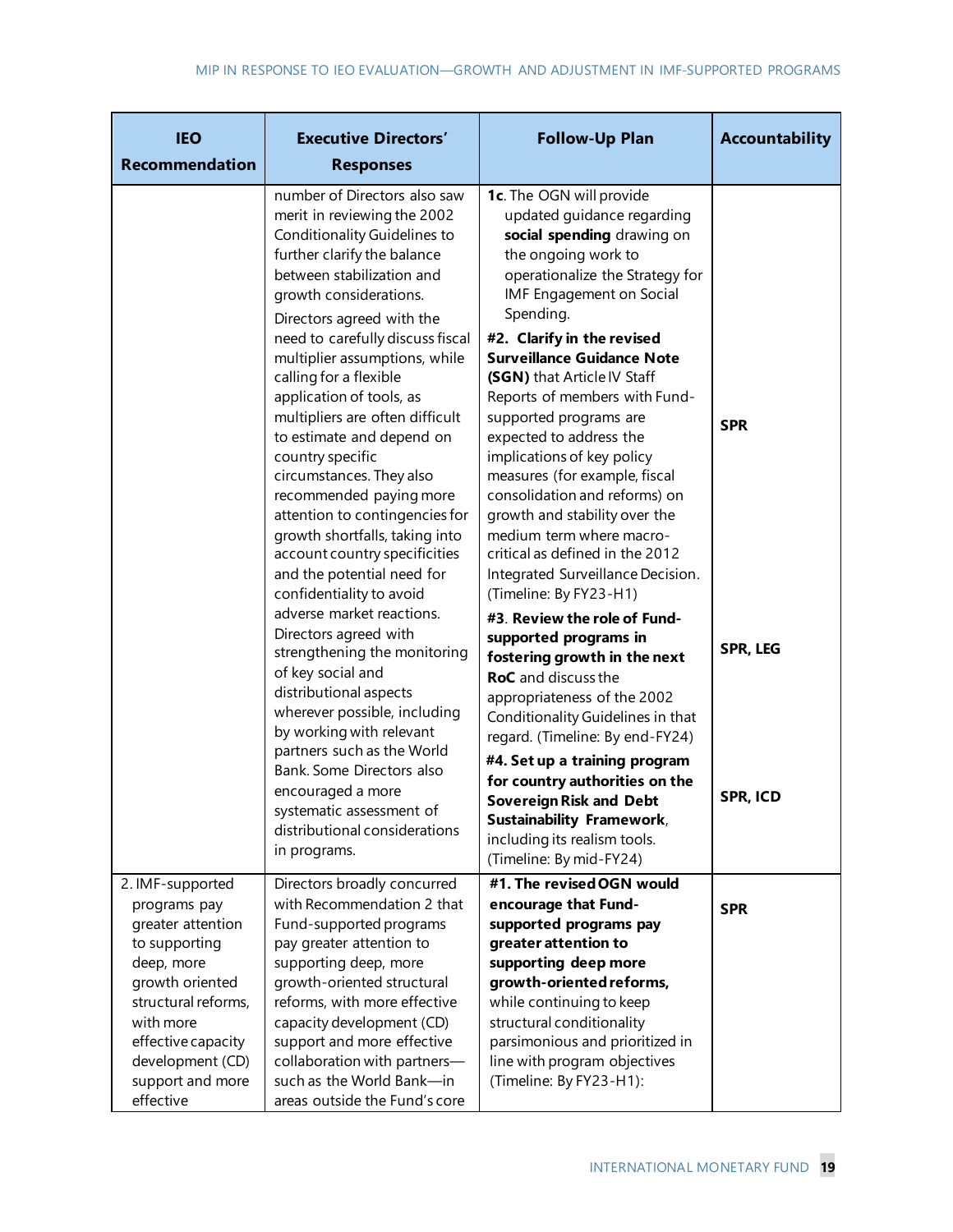| <b>IEO</b><br><b>Recommendation</b>                                                                                           | <b>Executive Directors'</b><br><b>Responses</b>                                                                                                                                                                                                                                                                                                                                                                                                                                                                                                                                                                                                                                                                                                                                                                                                 | <b>Follow-Up Plan</b>                                                                                                                                                                                                                                                                                                                                                                                                                                                                                                                                                                                                                                                                                                                                                                                                                                                                                                                                                                                                                                                                                                                                                                                                                                                                                                                                                                                                      | <b>Accountability</b>                                                                                |
|-------------------------------------------------------------------------------------------------------------------------------|-------------------------------------------------------------------------------------------------------------------------------------------------------------------------------------------------------------------------------------------------------------------------------------------------------------------------------------------------------------------------------------------------------------------------------------------------------------------------------------------------------------------------------------------------------------------------------------------------------------------------------------------------------------------------------------------------------------------------------------------------------------------------------------------------------------------------------------------------|----------------------------------------------------------------------------------------------------------------------------------------------------------------------------------------------------------------------------------------------------------------------------------------------------------------------------------------------------------------------------------------------------------------------------------------------------------------------------------------------------------------------------------------------------------------------------------------------------------------------------------------------------------------------------------------------------------------------------------------------------------------------------------------------------------------------------------------------------------------------------------------------------------------------------------------------------------------------------------------------------------------------------------------------------------------------------------------------------------------------------------------------------------------------------------------------------------------------------------------------------------------------------------------------------------------------------------------------------------------------------------------------------------------------------|------------------------------------------------------------------------------------------------------|
| collaboration with<br>partners-such as<br>the World Bank-<br>in areas outside<br>the Fund's core<br>mandate and<br>expertise. | mandate and expertise. They<br>reiterated the need to keep<br>structural conditionality<br>parsimonious and prioritized<br>in line with program<br>objectives, and generally<br>cautioned against veering too<br>far out of core areas.<br>Directors concurred on the<br>need to assess how CD and<br>surveillance could be better<br>integrated with program<br>design and implementation<br>and looked forward to the<br>conclusions of the ongoing<br>IEO evaluation of Fund CD.<br>While looking forward to the<br>Management Implementation<br>Plan for IMF Collaboration<br>with the World Bank on<br>Macro-Structural Issues, a few<br>Directors encouraged staff<br>and management to propose<br>concrete steps on this matter<br>and to review the experience<br>with World Bank-Fund<br>collaboration in Fund-<br>supported programs. | 1a. Explain in the revised OGN<br>that country teams indicate<br>in the Policy Notes the<br>depth of each Structural<br>Condition (SC) according to<br>the criteria used in the past<br>RoCs, a process which could<br>guide staff in adequate<br>sequencing of SCs for<br>successful reforms.<br>1b. Recommend in the revised<br>OGN the inclusion of an<br>annex table mapping<br>(whenever possible)<br>structural benchmarks with<br><b>CD findings and planned CD</b><br>from the Fund and other<br>multilateral organizations or<br>CD providers.<br>#2. Implement the 2021<br><b>Operational Guidelines for</b><br><b>Integrating CD with</b><br><b>Surveillance and Lending and</b><br>report on progress in the 2023<br><b>CD Strategy Review, to help</b><br>ensure that CD effectively<br>supports growth-related<br>policies in the program<br>context. (Timeline: By End-FY23)<br>#3. Implement the broad<br>principles for coordination<br>with the World Bank or other<br>relevant International<br><b>Financial Institutions under</b><br>the Resilience and<br><b>Sustainability Trust (RST),</b><br>subject to the Executive Board<br>approval of the RST and the<br>underlying design and reform<br>objectives. (Timeline: When the<br>Trust is operational; expected<br>mid-FY23)<br>#4. Review the experience<br>with Bank-Fund Collaboration<br>(BFC) in Fund-supported<br>programs based on lessons | SPR, ICD in<br>collaboration<br>with other CD<br>and Area<br><b>Departments</b><br>SPR<br><b>SPR</b> |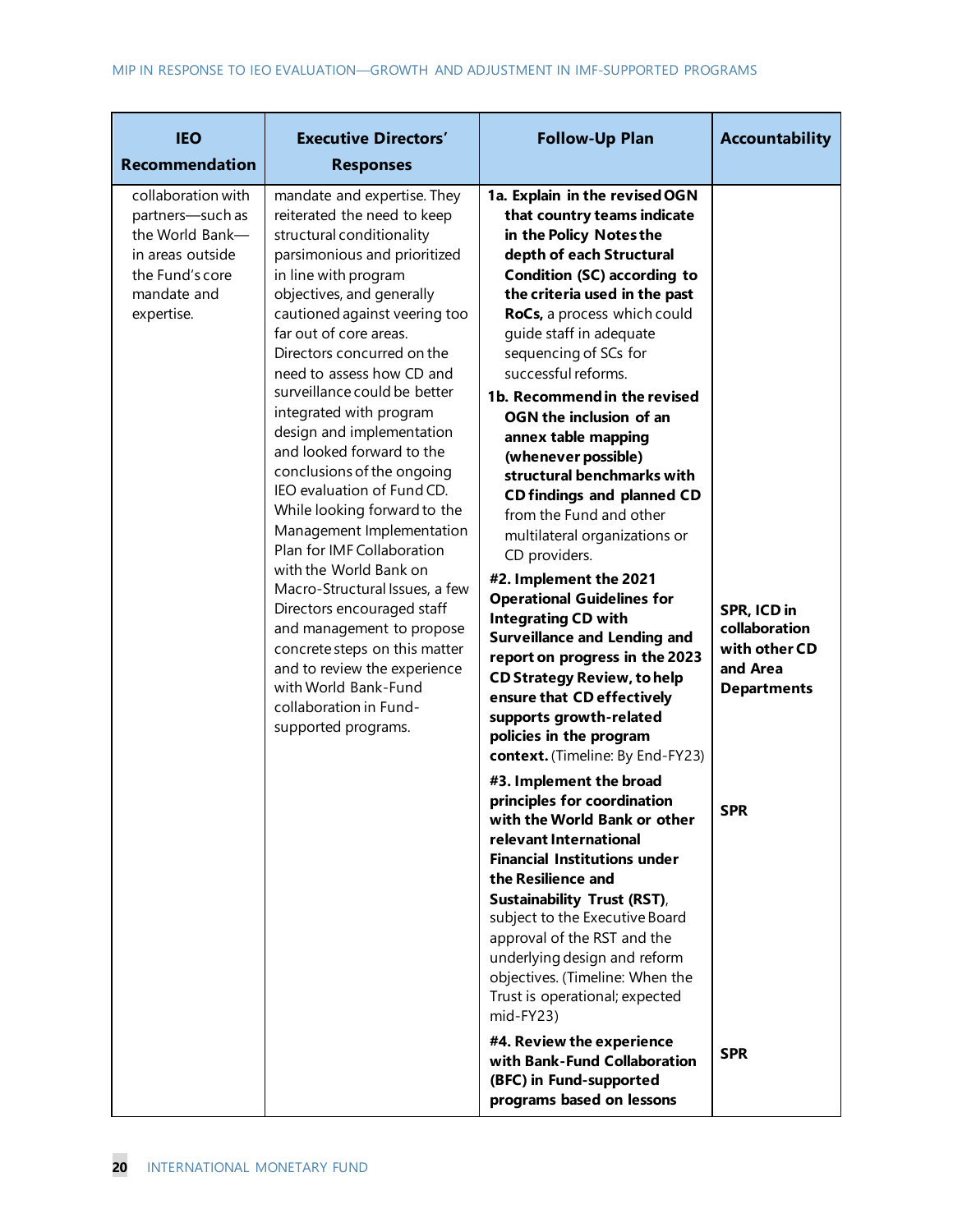| <b>IEO</b><br><b>Recommendation</b>                                                                                                                                                                                                                                                | <b>Executive Directors'</b><br><b>Responses</b>                                                                                                                                                                                                                                                                                                                                                                                                                                                                                                                                                                                              | <b>Follow-Up Plan</b>                                                                                                                                                                                                                                                                                                                                                                                                                                                                                                                                                                                                             | Accountability                                                                            |
|------------------------------------------------------------------------------------------------------------------------------------------------------------------------------------------------------------------------------------------------------------------------------------|----------------------------------------------------------------------------------------------------------------------------------------------------------------------------------------------------------------------------------------------------------------------------------------------------------------------------------------------------------------------------------------------------------------------------------------------------------------------------------------------------------------------------------------------------------------------------------------------------------------------------------------------|-----------------------------------------------------------------------------------------------------------------------------------------------------------------------------------------------------------------------------------------------------------------------------------------------------------------------------------------------------------------------------------------------------------------------------------------------------------------------------------------------------------------------------------------------------------------------------------------------------------------------------------|-------------------------------------------------------------------------------------------|
|                                                                                                                                                                                                                                                                                    |                                                                                                                                                                                                                                                                                                                                                                                                                                                                                                                                                                                                                                              | from ongoing initiatives,<br>including on growth-related<br>issues, as part of the Board<br>Paper on the effectiveness of<br>BFC. (Timeline: By end-FY25)<br>#5. Create an Operational<br><b>Guidance Gateway for staff to</b><br>have access to the latest<br>guidelines, including on                                                                                                                                                                                                                                                                                                                                           | KMU, SPR, ITD                                                                             |
|                                                                                                                                                                                                                                                                                    |                                                                                                                                                                                                                                                                                                                                                                                                                                                                                                                                                                                                                                              | collaboration with external<br>partners such as the World<br>Bank. (Timeline: By end-FY25)                                                                                                                                                                                                                                                                                                                                                                                                                                                                                                                                        |                                                                                           |
| 3. The Fund should<br>continue to invest<br>in building a<br>toolkit of models<br>and monitors that<br>can be applied as<br>a basis for analysis<br>of the adjustment-<br>growth<br>relationship and<br>assessing growth-<br>related<br>developments in<br>the program<br>context. | Directors agreed with<br>Recommendation 3 that the<br>Fund continue to invest in<br>building a toolkit of models<br>and monitors that can be<br>applied as a basis for analysis<br>of the adjustment growth<br>relationship and assessing<br>growth related developments<br>in the program context. They<br>welcomed the set of already<br>available models and<br>encouraged staff teams to<br>make use of them on a case-<br>by-case basis and adapt them<br>to better reflect country<br>specific circumstances.<br>Directors agreed that<br>investing in the Research<br>Department's structural<br>reform database would be<br>helpful. | #1. Develop and make<br>available to staff new<br>analytical tools for improving<br>growth forecasts, assessing<br>the adjustment-growth<br>relationship, and conducting<br>risk scenario analysis:<br>1a. ICD's Financial Programming<br>Environment (FPE). (Timeline:<br>By end-FY24)<br><b>1b.</b> A beta version of the panel<br>nowcast toolkit. (Timeline: By<br>end-FY23)<br>1c. A user-friendly Excel-based<br>interface for DIGNAD.<br>(Timeline: By end-FY23)<br>1d. The growth-at-risk model<br>version "GaR 2.0". (Timeline:<br>By end-FY23)<br>1e. The Country data annex<br>(CoDA) tool. (Timeline: By<br>end-FY24) | <b>ICD, ITD</b><br><b>RES, AFR</b><br><b>RES, FAD</b><br>MCM, ITD, ICD<br><b>SPR, RES</b> |
|                                                                                                                                                                                                                                                                                    |                                                                                                                                                                                                                                                                                                                                                                                                                                                                                                                                                                                                                                              | #2. Create a Diagnostics<br>Gateway to improve<br>accessibility to analytical tools<br>and facilitate country analysis,<br>including on growth. (Timeline:<br>By end-FY25)                                                                                                                                                                                                                                                                                                                                                                                                                                                        | AFR, SPR, ITD                                                                             |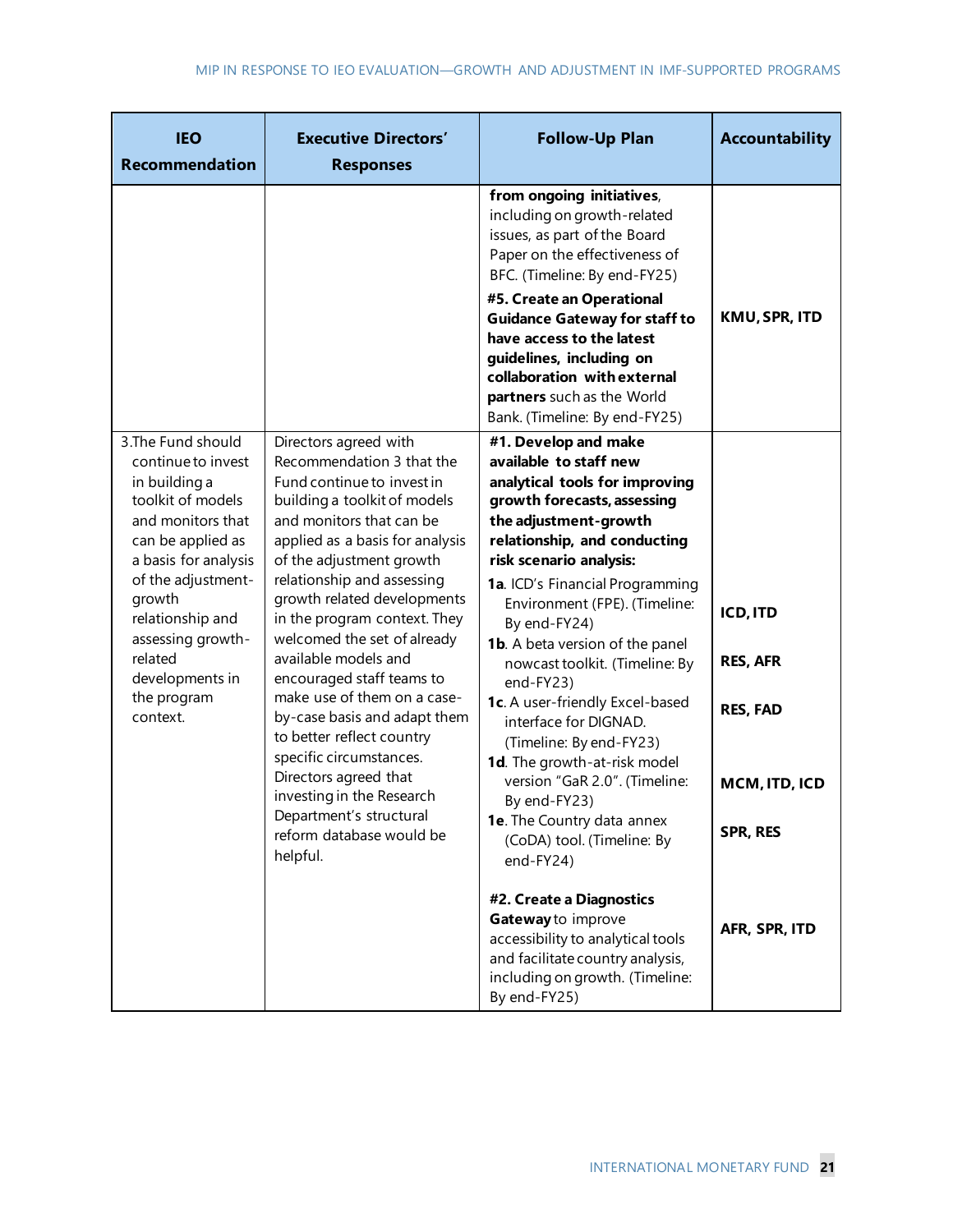## **Annex II. Analytical Tools for Assessing Economic Growth, Income Distribution, and Social Impact**

|                                                       | <b>Table 1. Tools for Assessing Growth-Related Developments</b> |                                                                                                                                                                                                                                                                                                                                                                                                                                                                                                                                                                                                                                                                                                                                                                                                                                                                                                                                                                                                                                                                                             |  |
|-------------------------------------------------------|-----------------------------------------------------------------|---------------------------------------------------------------------------------------------------------------------------------------------------------------------------------------------------------------------------------------------------------------------------------------------------------------------------------------------------------------------------------------------------------------------------------------------------------------------------------------------------------------------------------------------------------------------------------------------------------------------------------------------------------------------------------------------------------------------------------------------------------------------------------------------------------------------------------------------------------------------------------------------------------------------------------------------------------------------------------------------------------------------------------------------------------------------------------------------|--|
| <b>Financial</b><br>Programming<br><b>Environment</b> | Description                                                     | The Financial Programming Environment (FPE) is designed to manage macro-<br>frameworks and prepare macro-framework projections. It introduces new<br>features such as built-in support for alternative risk/policy scenarios, a broad<br>range of forecasting tools, and an "open structure" to incorporate additional<br>tools at any point.                                                                                                                                                                                                                                                                                                                                                                                                                                                                                                                                                                                                                                                                                                                                               |  |
|                                                       | Department                                                      | ICD, ITD                                                                                                                                                                                                                                                                                                                                                                                                                                                                                                                                                                                                                                                                                                                                                                                                                                                                                                                                                                                                                                                                                    |  |
|                                                       | Availability                                                    | The FPE is under development and being piloted with area department teams<br>to test and collect feedback. A final version of the FPE is expected to be made<br>available to staff by end-FY24.                                                                                                                                                                                                                                                                                                                                                                                                                                                                                                                                                                                                                                                                                                                                                                                                                                                                                             |  |
| <b>Nowcasting</b><br><b>Toolkit</b>                   | Description                                                     | The toolkit leverages unconventional data sources to produce quarterly real<br>GDP growth nowcasts. The tool consists of a (i) panel nowcast that aims to<br>produce nowcasts for all countries, including those that do not publish<br>quarterly GDP data, and (ii) country-specific nowcast frameworks for<br>individual countries. The country-specific tool uses a combination of R codes<br>and Excel templates. The panel nowcast will cover 200 economies from<br>2004Q1 to the latest previous quarter. The country-specific nowcasts are<br>being developed for sub-Saharan African (SSA) countries.                                                                                                                                                                                                                                                                                                                                                                                                                                                                               |  |
|                                                       | Department                                                      | RES, AFR                                                                                                                                                                                                                                                                                                                                                                                                                                                                                                                                                                                                                                                                                                                                                                                                                                                                                                                                                                                                                                                                                    |  |
|                                                       | Availability                                                    | Country specific frameworks and results for some 20 SSA countries are<br>already available, while the remaining ones are in the pipeline. The panel<br>nowcast is under development and is expected to be available by end FY23.                                                                                                                                                                                                                                                                                                                                                                                                                                                                                                                                                                                                                                                                                                                                                                                                                                                            |  |
| Debt-<br>Investment-<br><b>Growth Models</b>          | Description<br>Department                                       | The debt-investment-growth (DIG) models provide a framework to conduct<br>macroeconomic assessment and policy scenario analysis:<br>The Debt, investment, growth and natural resources (DIGNAR) model<br>$\bullet$<br>has features for economies with a large natural-resource sector.<br>The Debt, investment, growth, natural resources, and COVID-19<br>(DIGNAR-19) model captures the shocks related to the COVID-19 crisis.<br>DIG-Labor allows to capture segmented labor markets, which are<br>$\bullet$<br>prevalent in LICs, and explore the trade-off/complementarity between<br>investing in human capital and infrastructure.<br>The Debt, investment, growth, and natural disasters (DIGNAD) model<br>is being developed to assess macroeconomic implications of climate<br>change, with a particular focus on natural disaster shocks. The model will<br>feature a set of ex-ante adaptation policies aimed at building structural<br>and financial resilience, as well as a wide range of financing sources that<br>includes concessional loans and grants.<br>RES, SPR, FAD |  |
|                                                       | Availability                                                    | The DIG, DIGNAR and DIGNAR-19 are available to staff. An excel-based<br>interface for DIGNAD is under development and it is expected to be ready by<br>end-FY23.                                                                                                                                                                                                                                                                                                                                                                                                                                                                                                                                                                                                                                                                                                                                                                                                                                                                                                                            |  |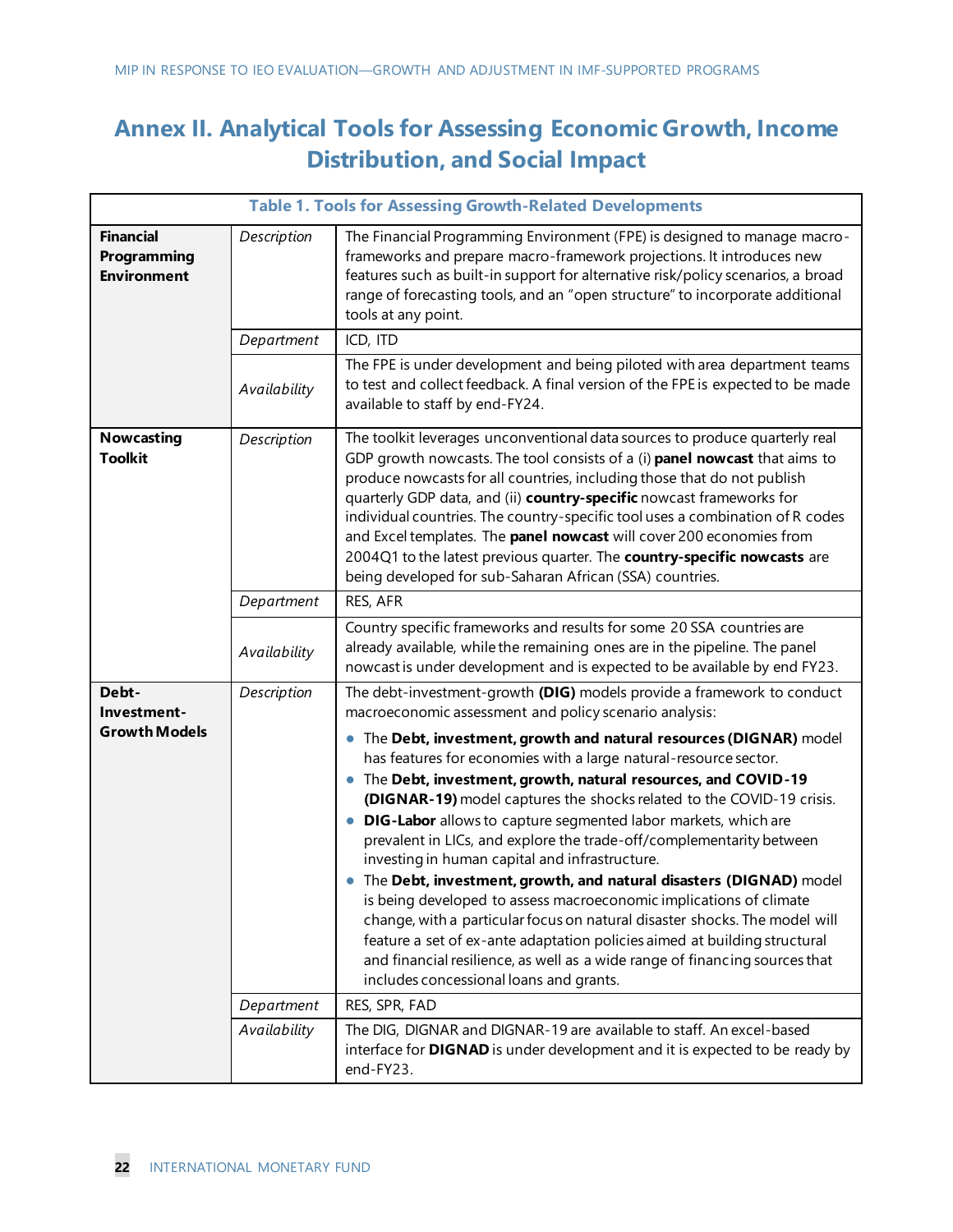|                                                                 | <b>Table 1. Tools for Assessing Growth-Related Developments (continued)</b> |                                                                                                                                                                                                                                                                                                                                                                                                                                                                        |  |
|-----------------------------------------------------------------|-----------------------------------------------------------------------------|------------------------------------------------------------------------------------------------------------------------------------------------------------------------------------------------------------------------------------------------------------------------------------------------------------------------------------------------------------------------------------------------------------------------------------------------------------------------|--|
| <b>Growth at Risk</b><br>Model                                  | Description                                                                 | The model provides an assessment of the entire medium term probability<br>distribution of growth to gain a better understanding of upside and downside<br>risks, including those associated with "fat tails." It combines information from<br>historical data series on macroeconomic variables with forward-looking<br>information captured by market participants and incorporated in financial<br>variables and other indicators.                                   |  |
|                                                                 | Department                                                                  | <b>MCM</b>                                                                                                                                                                                                                                                                                                                                                                                                                                                             |  |
|                                                                 | Availability                                                                | The model has been available publicly since 2019. A GaR 2.0 version is under<br>development and it is expected to be ready by end-FY23.                                                                                                                                                                                                                                                                                                                                |  |
| <b>Country Data</b><br><b>Annex Tool</b>                        | Description                                                                 | CoDA will be an excel tool that runs an automatic comparison on a list of<br>variables from the macro-framework of the review document to that of the<br>latest published SR and latest WEO submission. In doing so, it can highlight<br>large deviations in country forecasts based on pre-determined thresholds.                                                                                                                                                     |  |
|                                                                 | Department                                                                  | SPR, RES                                                                                                                                                                                                                                                                                                                                                                                                                                                               |  |
|                                                                 | Availability                                                                | The tool is under development. SPR expects to make the tool available to all<br>desks by end-FY24.                                                                                                                                                                                                                                                                                                                                                                     |  |
| <b>Country Forecast</b><br>Performance<br><b>Analysis</b>       | Description                                                                 | The tool produces evaluation reports that can be consulted to see an analysis<br>of the accuracy of past WEO forecasts on growth, inflation, and external<br>balance. The reports show a comparison of projections against historical<br>outturns to highlight discrepancies between forecasts and history.                                                                                                                                                            |  |
|                                                                 | Department                                                                  | RES, SPR                                                                                                                                                                                                                                                                                                                                                                                                                                                               |  |
|                                                                 | Availability                                                                | Available to staff.                                                                                                                                                                                                                                                                                                                                                                                                                                                    |  |
| <b>Structural</b><br><b>Reforms Analysis</b><br>Tool            | Description                                                                 | The Structural Reforms Analysis Tool is designed to analyze the long-run<br>effects of structural reforms, as well as quantify the relative importance of the<br>different channels at work.                                                                                                                                                                                                                                                                           |  |
|                                                                 | Department                                                                  | <b>RES</b>                                                                                                                                                                                                                                                                                                                                                                                                                                                             |  |
|                                                                 | Availability                                                                | Available to staff.                                                                                                                                                                                                                                                                                                                                                                                                                                                    |  |
| <b>Structural</b><br><b>Reforms</b><br><b>Dividends Toolkit</b> | Description                                                                 | The Structural Reform Dividends Toolkit (SRDT) is an interface to compute<br>potential growth dividends from structural reforms in 68 EMDEs. The toolkit<br>computes the average yearly additional real GDP growth that countries may<br>achieve in the medium term by closing reform gaps. Data cover the areas of<br>openness to trade, openness to external finance, domestic finance regulation,<br>product market regulation, labor market regulation as of 2014. |  |
|                                                                 | Department                                                                  | <b>RES</b>                                                                                                                                                                                                                                                                                                                                                                                                                                                             |  |
|                                                                 | Availability                                                                | Available to staff.                                                                                                                                                                                                                                                                                                                                                                                                                                                    |  |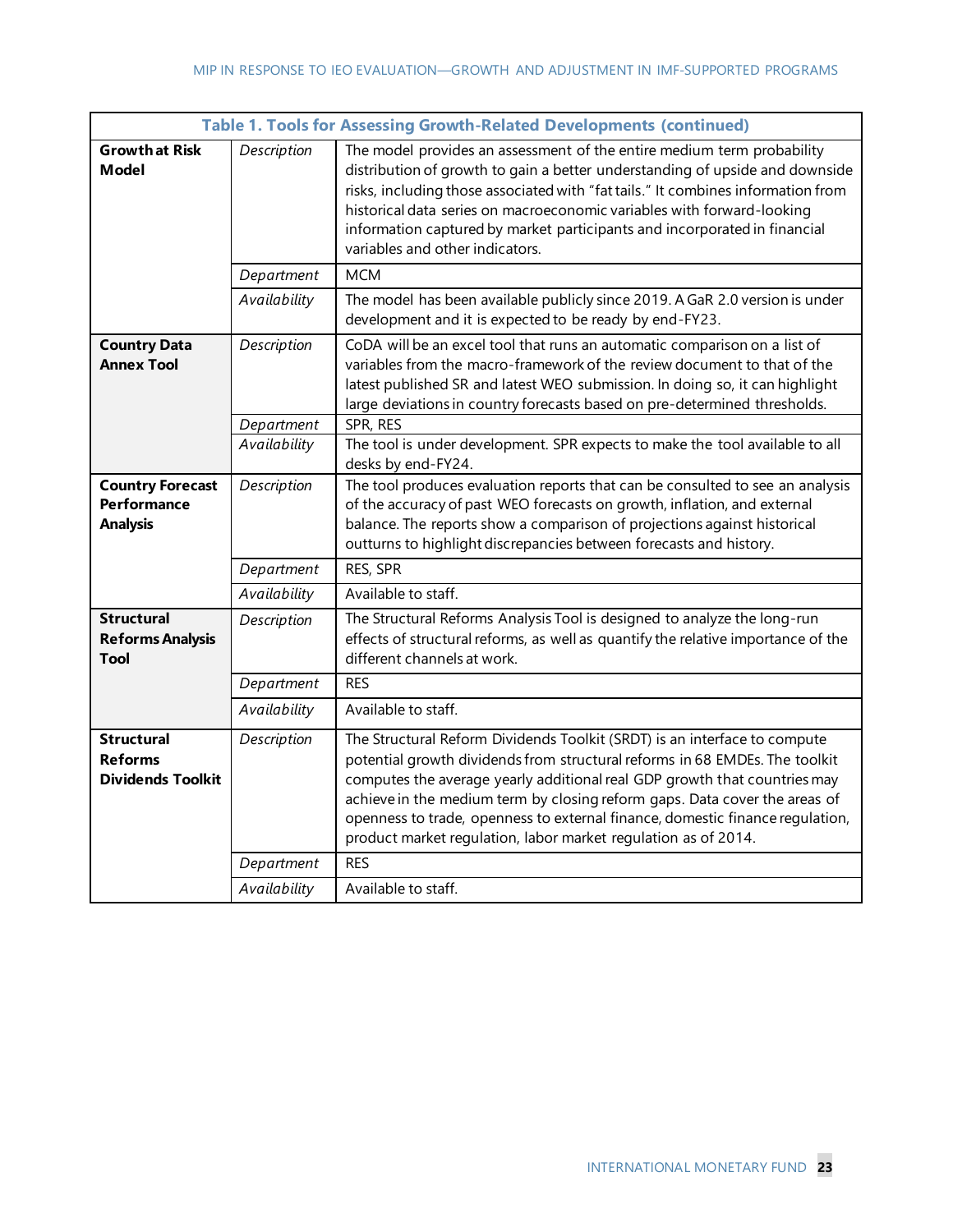| Table 1. Tools for Assessing Growth-Related Developments (concluded)                      |              |                                                                                                                                                                                                                                                                                                                                                  |
|-------------------------------------------------------------------------------------------|--------------|--------------------------------------------------------------------------------------------------------------------------------------------------------------------------------------------------------------------------------------------------------------------------------------------------------------------------------------------------|
| <b>COVID Impact</b>                                                                       | Description  | The COVID impact toolkit covers 3 tools:                                                                                                                                                                                                                                                                                                         |
| <b>Toolkit</b>                                                                            |              | • The Sectoral-based Pandemic Impact Framework (PIF) is an excel<br>interface file used to estimate the impact of restrictions in mobility on<br>monthly GDP outcomes due to domestic Covid shocks. The PIF can be<br>adapted for any country with gross value-added data per sector.                                                            |
|                                                                                           |              | • The Potential Output Tool is an excel interface file used to estimate the<br>impact of different shocks related to COVID (domestic demand;<br>international spillovers; capital; TFP; NAIRU shocks) on GDP and potential<br>output in the medium term. The tool is made available for all the G20<br>countries and some LICs.                  |
|                                                                                           |              | The SEIRD model enables the estimation of the relationship between<br>mobility and the pandemic dynamics in different countries.                                                                                                                                                                                                                 |
|                                                                                           | Department   | <b>RES</b>                                                                                                                                                                                                                                                                                                                                       |
|                                                                                           | Availability | Available to staff.                                                                                                                                                                                                                                                                                                                              |
| <b>Structural and</b><br><b>Financial</b><br><b>Indicators Across</b><br><b>Countries</b> | Description  | STATA toolkit that generates scatterplots of structural indicators and GDP per<br>capita, allowing cross-country comparisons. The tool is based on a dataset of<br>structural and financial indicators. The dataset covers 217 countries and<br>territories from 1980 to 2020. Specific indicator data coverage depends on<br>data availability. |
|                                                                                           | Department   | <b>RES</b>                                                                                                                                                                                                                                                                                                                                       |
|                                                                                           | Availability | Available to staff.                                                                                                                                                                                                                                                                                                                              |
| <b>Fiscal Multiplier</b><br><b>Toolkit</b>                                                | Description  | The excel template helps country teams integrate the impact of fiscal shocks<br>into their growth projections, in particular the persistence of the effect on<br>growth.                                                                                                                                                                         |
|                                                                                           | Department   | <b>FAD</b>                                                                                                                                                                                                                                                                                                                                       |
|                                                                                           | Availability | Available to staff.                                                                                                                                                                                                                                                                                                                              |
| <b>Structural</b><br><b>Reforms</b> and<br><b>Shadow Sector</b><br><b>Model</b>           | Description  | The model is designed to investigate the short and long-run impact of labor<br>and product market reforms, including on growth. The model can be used to<br>assess the aggregate effect of individual reforms, reform packages, and<br>sequencing.                                                                                               |
|                                                                                           | Department   | APD, FAD                                                                                                                                                                                                                                                                                                                                         |
|                                                                                           | Availability | Available to staff.                                                                                                                                                                                                                                                                                                                              |